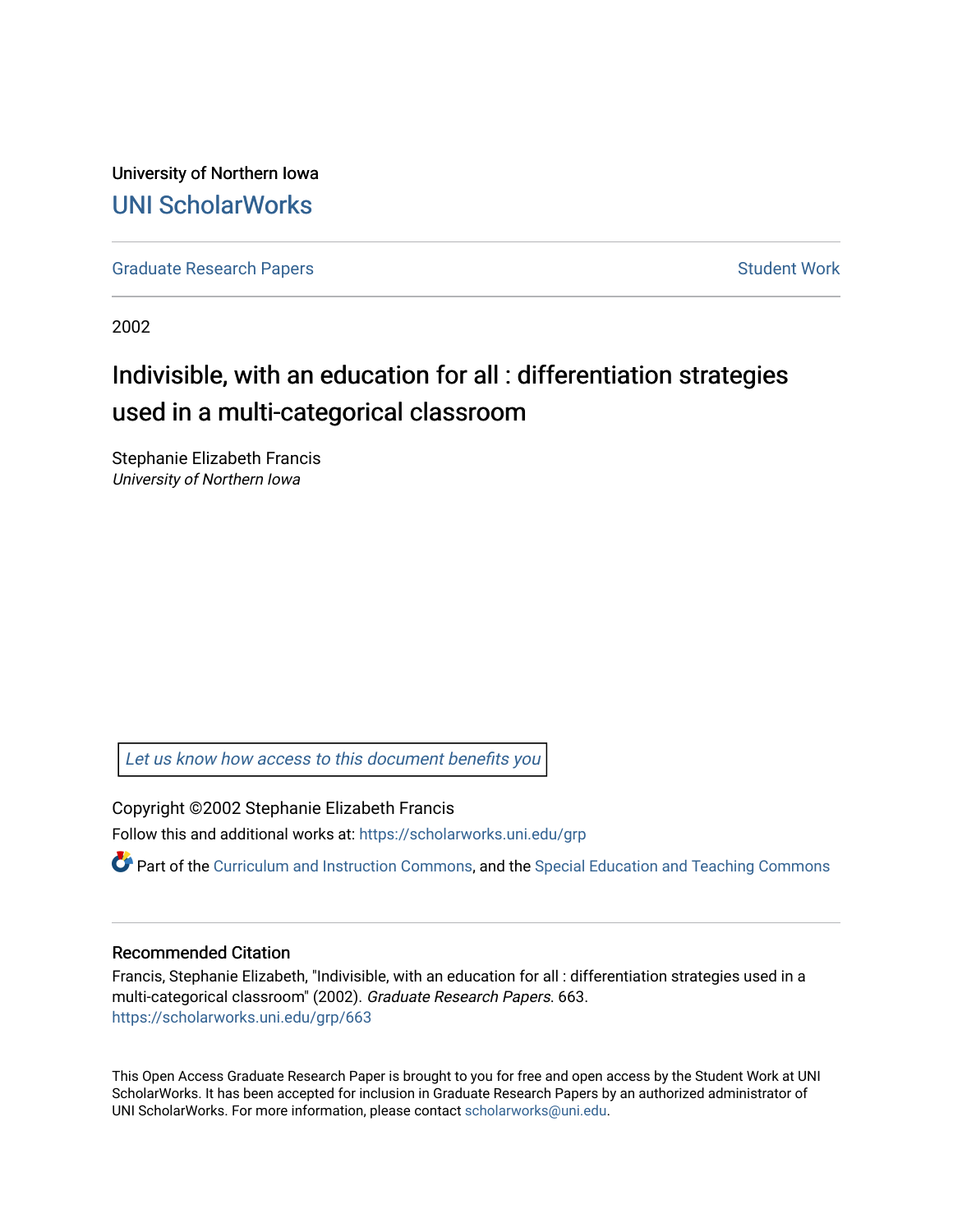# Indivisible, with an education for all : differentiation strategies used in a multicategorical classroom

# Abstract

This article focuses on a pilot study that examines the effectiveness of differentiation strategies when used in a multi-categorical classroom. The writer, a gifted and talented facilitator in a rural Iowa school district, team taught with two other teachers in a classroom where identified learning-disabled and gifted students were clustered together. The purpose of this clustering was to determine the impact of alternative strategies upon special needs students when implemented in a common learning environment. The writer concludes that with careful planning, differentiation can be a positive instructional strategy in a multi-categorical classroom. She also offers recommendations for educators and administrators to consider when implementing this type of model.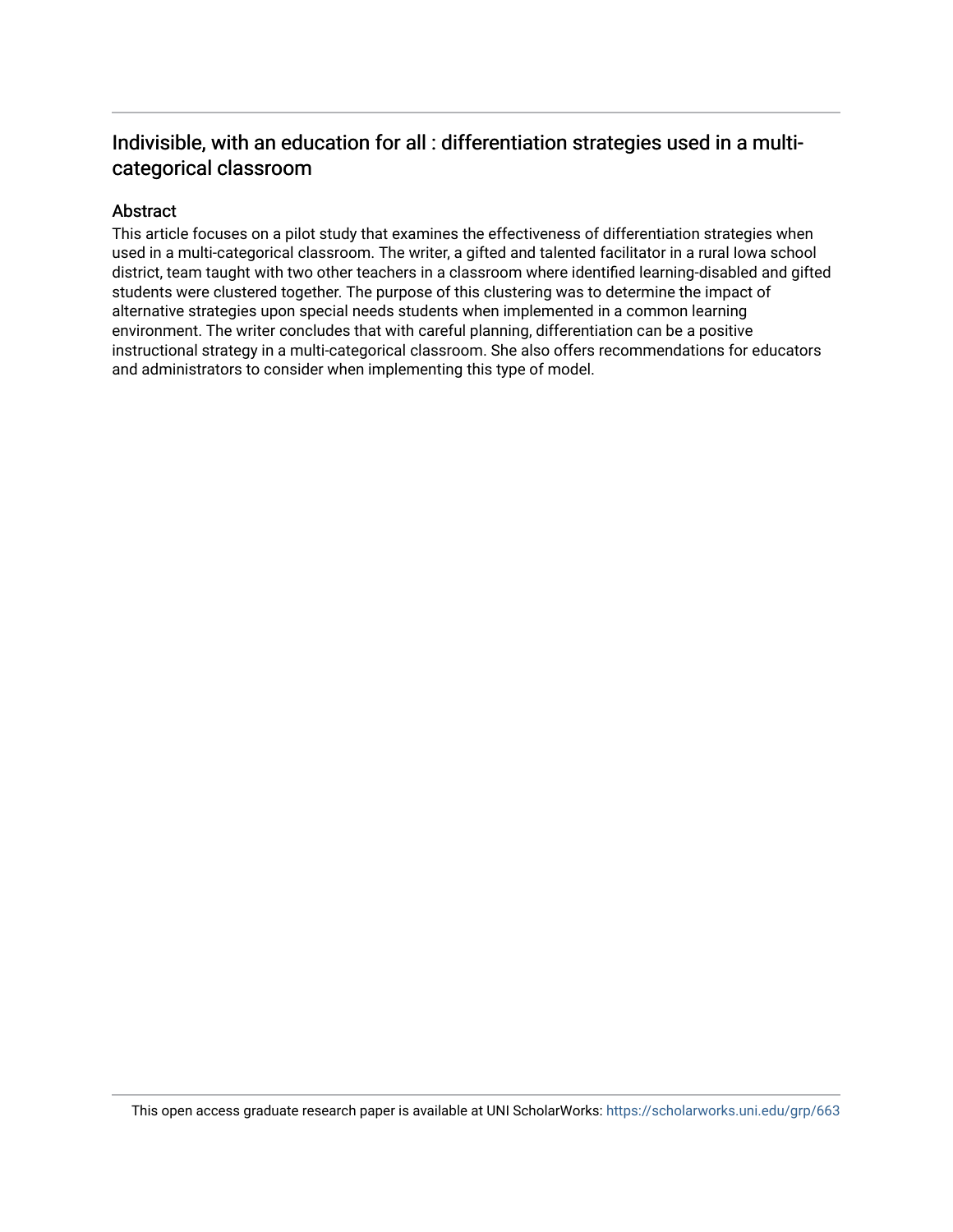# INDIVISIBLE, WITH AN EDUCATION FOR ALL: DIFFERENTIATION STRATEGIES USED IN A MULTI-CATEGORICAL CLASSROOM

A Publishable Article

Submitted to the

Department of Curriculum and Instruction

in Partial Fulfillment

of the Requirements for the Degree

Masters of Arts in Education

# UNIVERSITY OF NORTHERN IOWA

by

Stephanie Elizabeth Francis

May 2002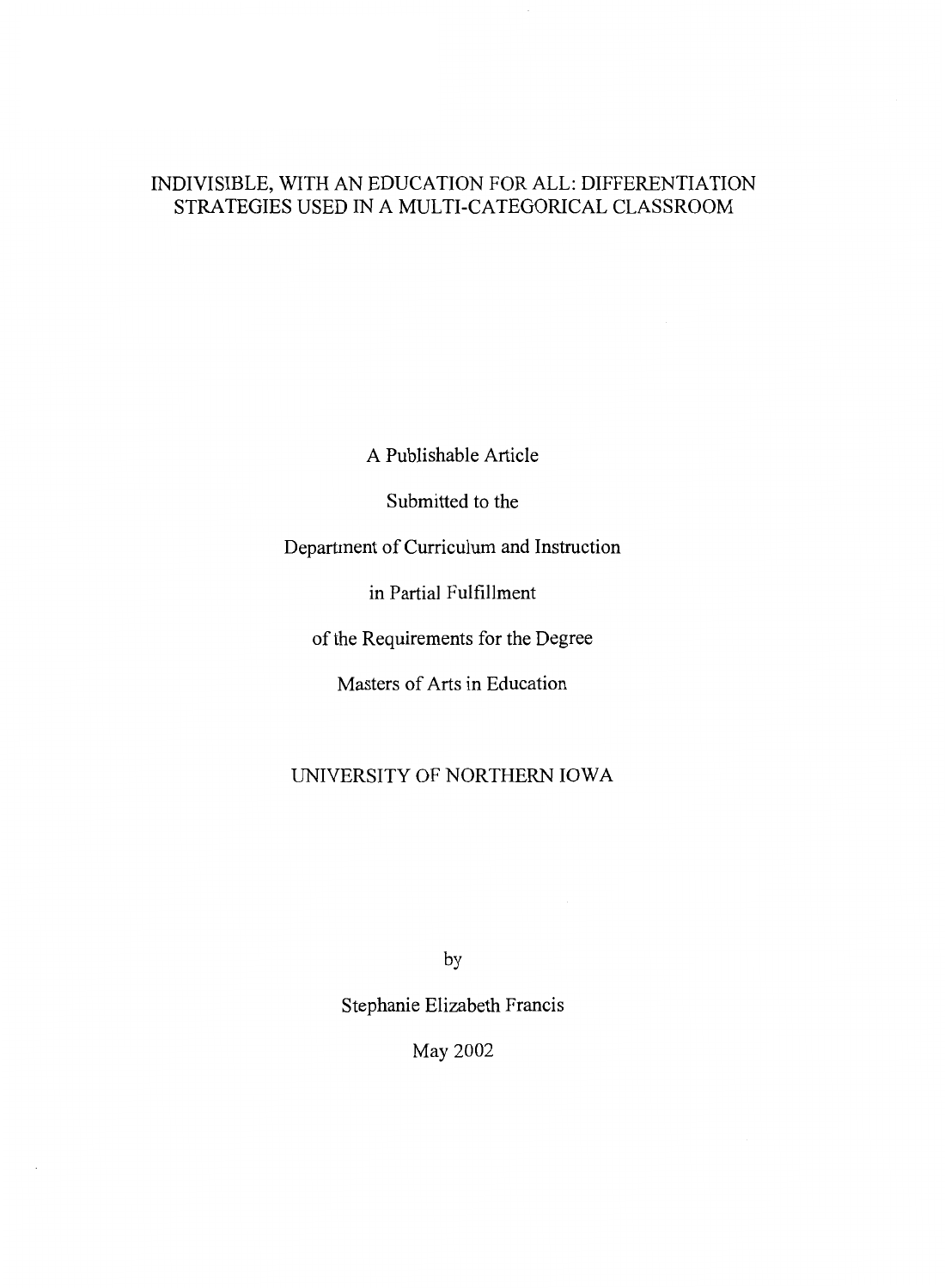This publishable article by Stephanie Elizabeth Francis

Entitled: INDIVISIBLE, WITH AN EDUCATION FOR ALL: DIFFERENTIATION STRATEGIES USED IN A MULTI-CATEGORICAL CLASSROOM

Has been approved as meeting the research requirements for the Degree of Masters of Arts in Education.

May 16, 2002

William Waack

Graduate Faculty Reader

 $5.16 \cdot 02$ 

Connie J. Erpelding

Date Approved Graduate Faculty Reader

May 16, 2002

Rick Traw

Head, Department of Curriculum and Instruction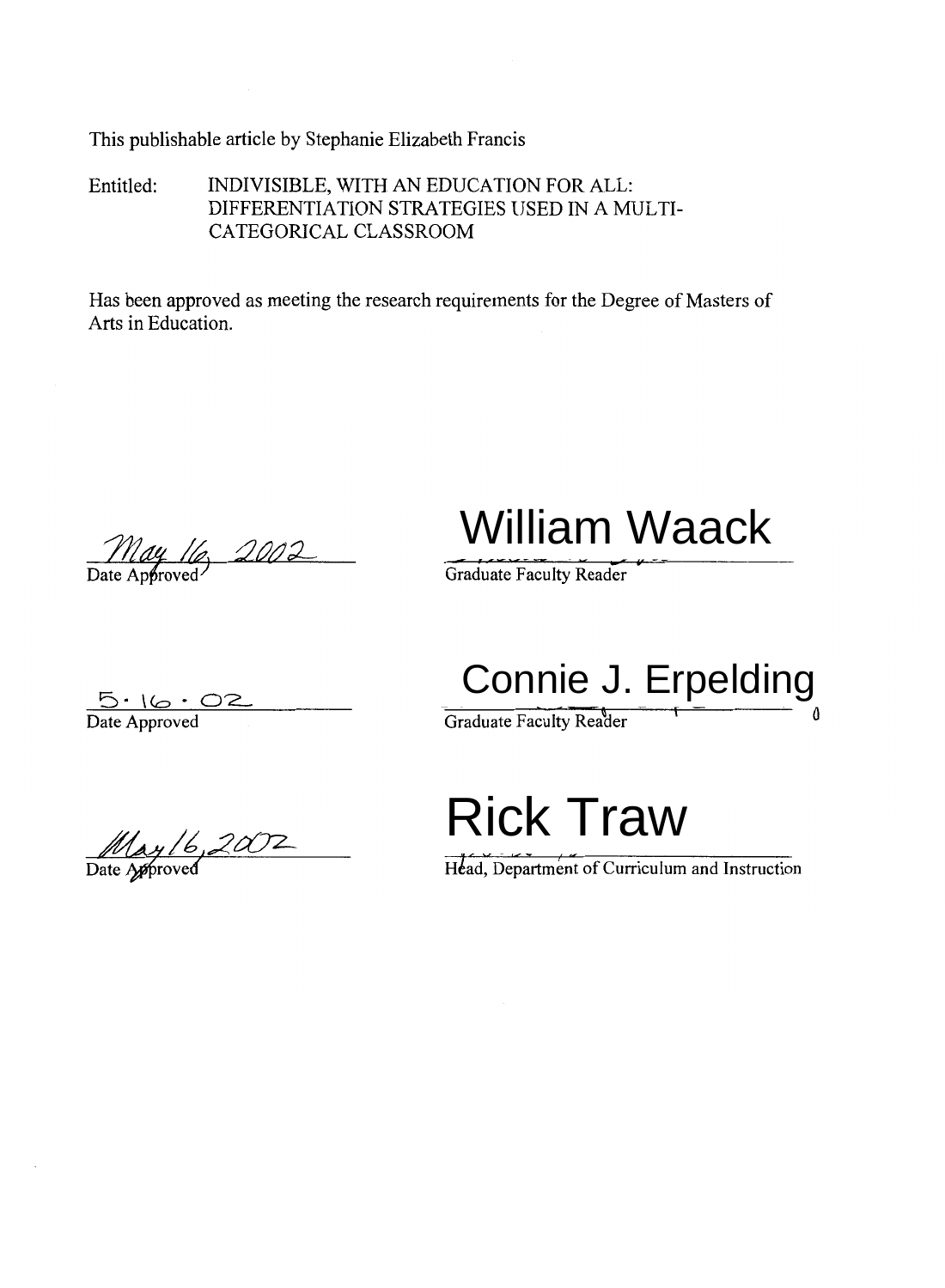## Abstract

This article focuses on a pilot study that examines the effectiveness of

differentiation strategies when used in a multi-categorical classroom. The writer, a gifted and talented facilitator in a rural Iowa school district, team taught with two other teachers in a classroom where both identified learning disabled and gifted students were clustered. The purpose of this clustering was to determine the impact of alternative strategies upon special needs students when implemented in a common learning environment. The writer concludes that with careful planning, differentiation can be a positive instructional strategy in a multi-categorical classroom. She also offers recommendations for educators and administrators to consider when implementing this type of model.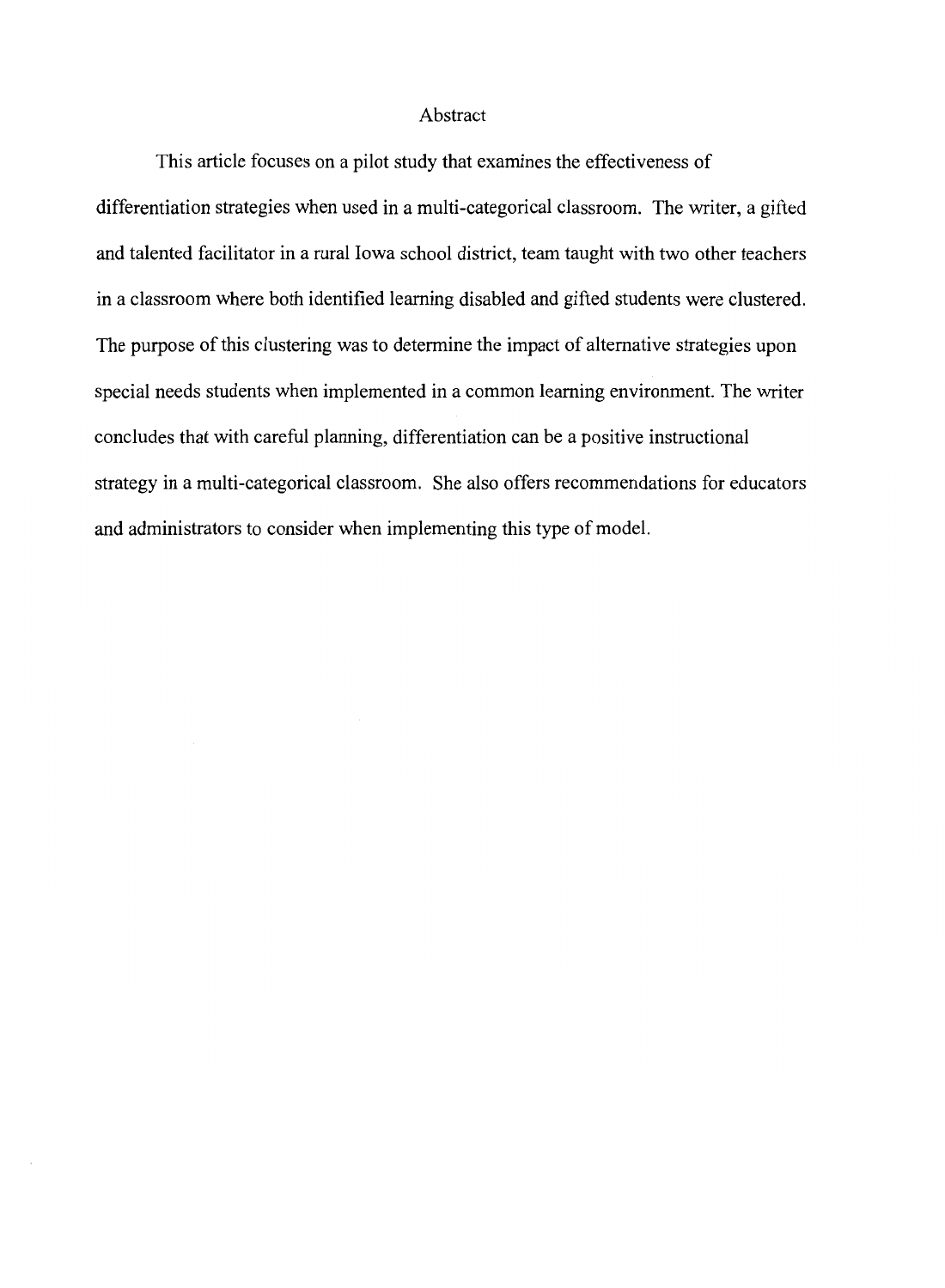$3211$   $160$ <sup>th</sup> Road Yale, Iowa 50277 March 11, 2002

Dr. Tracy L. Cross, Editor Gifted Child Quarterly The Indiana Academy Ball State University Muncie, IN 47306-0655

Dear Dr. Cross:

I would appreciate your consideration of the enclosed manuscript for publication. I have written "Indivisible, With an Education for All: Differentiation Strategies Used in a Multi-categorical Classroom" in partial fulfillment of the requirements for a Master of Arts in Education of the Gifted from the University of Northern Iowa. I am currently the gifted education facilitator at Perry Elementary School in Perry, Iowa. I received my Bachelors of Arts in Education from the University of North Carolina, Wilmington.

The accompanying article focuses on research done to examine the effectiveness of differentiation strategies when used in a multi-categorical classroom. The article is written from the perspective of conclusions made through actual implementation in an elementary classroom that was specifically clustered with gifted students and learning disabled students. The manuscript is 35 pages long including the title page, abstract, text and references. Throughout the manuscript I have followed the guidelines established in the *Publication Manual of the American Psychological Association, Fifth Edition.* 

If you have any questions regarding this manuscript, you may contact me at the address above, by telephone (641-439-5212), or by E-mail (francisstephanie@perry.k12.ia.us).

Thank you for your consideration of this manuscript.

Sincerely,

Stephanie Francis Enclosure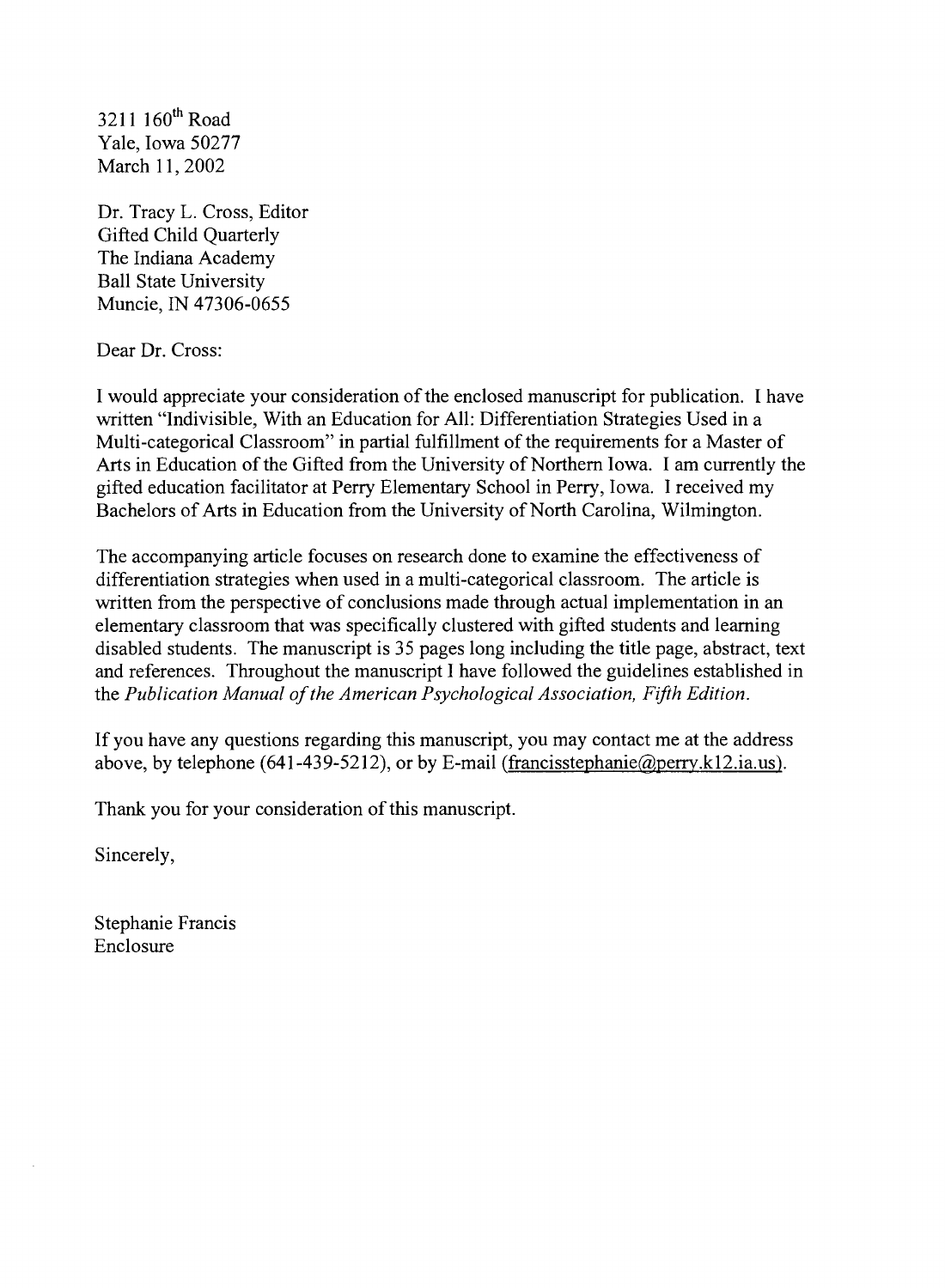As educators, we are constantly pressured to raise the bar and target low achieving students by implementing new improved or best practice strategies. It is easy to become discouraged or leery of implementing new strategies in our classrooms because, as educators, we are generally realistic. Certainly we believe in our students, but often we are faced with monumental tasks to accomplish each day. Class sizes are not getting smaller, gaps in students' achievement are widening, and students enter and leave the general education classroom all day long for special services. Educators attend inservices that promote new strategies; but when the new day begins, there simply may not be enough time with the students to implement them. Inclusion and individualized instruction are specific strategies commonly discussed during inservices, but can methods like these make a positive difference for every student all the time? Is it possible to individualize curriculum with so many variables?

The administration and faculty of the Perry Public School District in rural Central Iowa were interested in ascertaining the positive impact these specific strategies could have on student achievement. The district was initially interested in observing the results of their study with a group of students who demonstrated a specific exceptionality: identified talented and gifted students. Therefore, during the 2001-2002 school year I was hired as the Elementary Talented and Gifted Facilitator. My main goal was to be the establishment of a relationship between the gifted program and general education classrooms for the purpose of implementation of differentiated curriculum that would challenge high ability students in the general education classrooms.

In order to build this relationship I worked closely with two general education classroom teachers from each grade, three through six. I helped these eight teachers to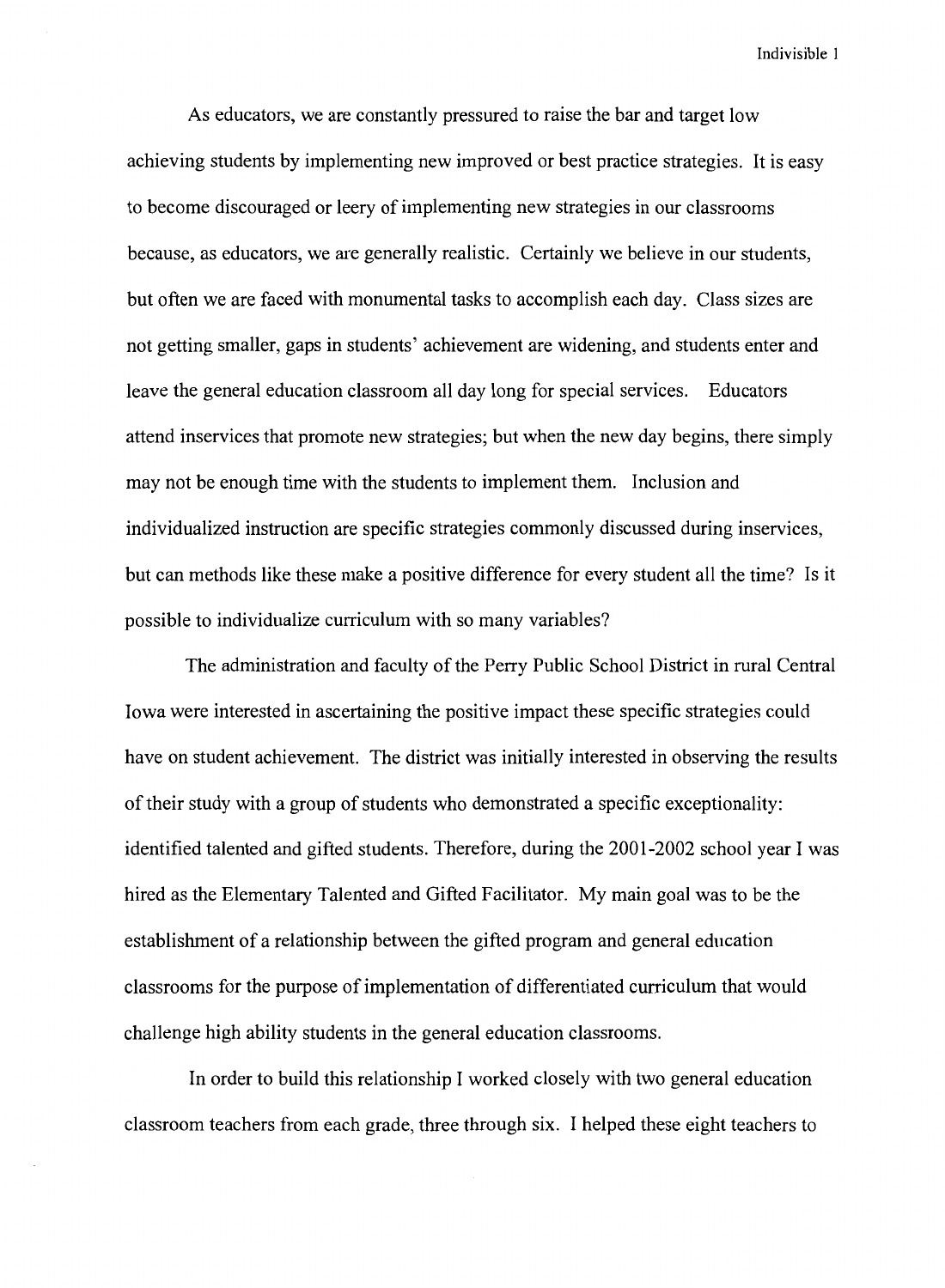write and implement differentiated curriculum in their cluster classrooms. One of the teachers at each grade level received students clustered for high academic ability in reading, the other for high academic ability in mathematics.

During my collaboration with the general education classroom teachers, I noticed that the implementation of clustering and a differentiated curriculum excited the teachers and students because it offered a challenge to gifted students for a greater majority of the day and concurrently enriched the entire curriculum. I also began to notice that some of the teachers were using the differentiated curriculum strategies with students who were not identified as gifted, and those students were also demonstrating successful gains. Increasingly, I became motivated to study further the effects of differentiated curriculum on student achievement, both in current research and in the development of a pilot classroom model of my own. I felt the establishment of a pilot classroom would enable me to truly evaluate if, indeed, a differentiated curriculum could have a positive impact on student achievement, especially on students with identified exceptionalities.

The results of my research and the implementation of a pilot classroom are provided to the readers of this publication for the purpose of providing practical examples to illustrate the effects on student achievement and motivation of clustering and differentiation in a multi-categorical classroom. The purpose of this article is to focus on the needs and advancements made by the two major groups involved in the pilot classroom: gifted students and learning disabled (LD) students. Although there were several students involved in the pilot without exceptionality, I shall place major focus on the achievement results of students with identified exceptionalities.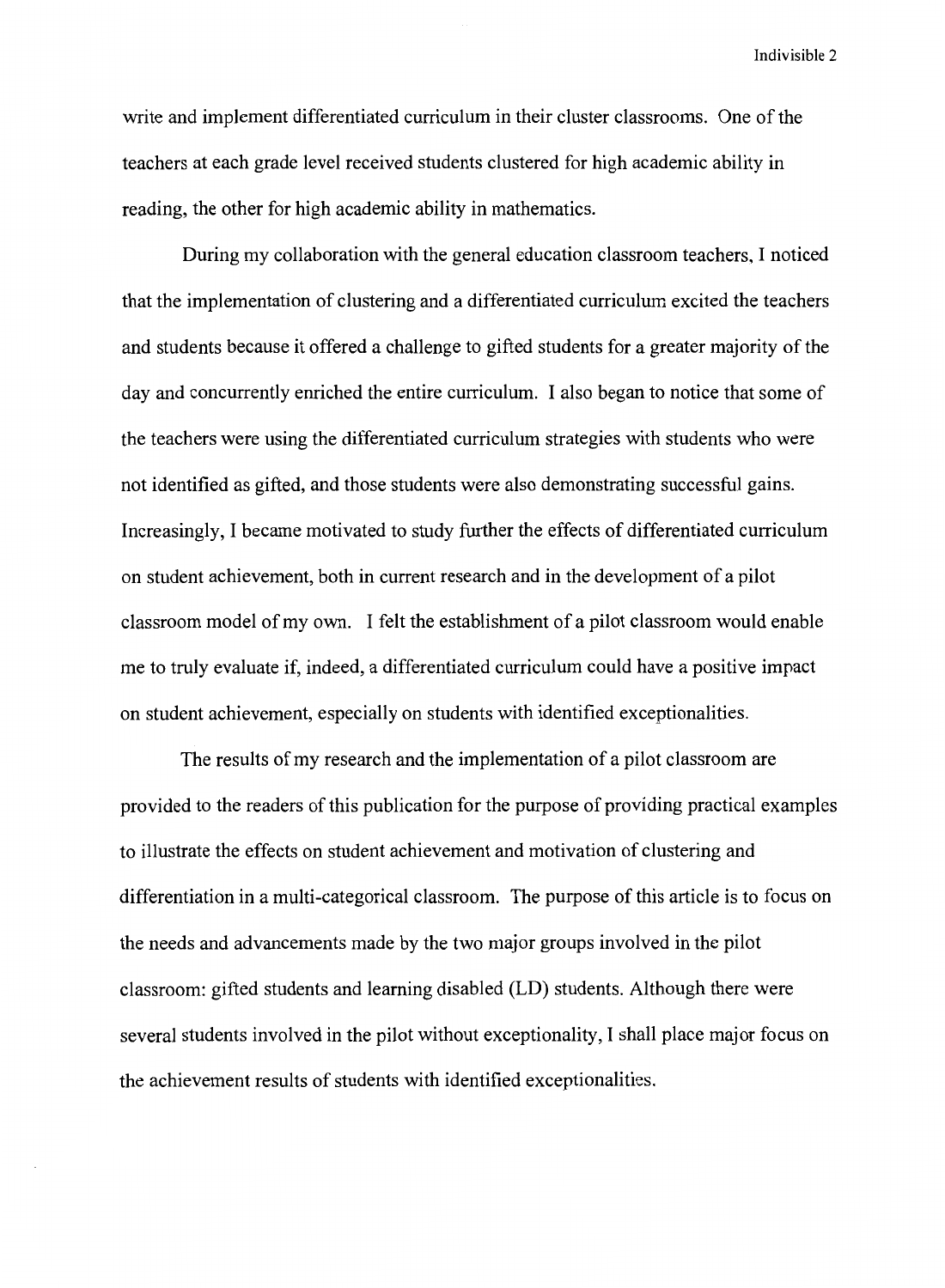#### Differentiated Curriculum For All Students

In order to begin planning for my pilot classroom I considered several of the most common strategies used to challenge or group students of varying academic needs, as well as the definitions of a gifted, LD or twice exceptional student that my district uses. Then, as I considered my district's definitions of exceptional students, I tried to determine how an exceptional student's needs could be met through the implementation of specific strategies.

One of the currently accepted strategies is differentiated curriculum, and it seemed to be particularly appropriate for my use in the pilot study. Carol Ann Tomlinson (1999) defines this term as "modifying content, process and/or product for students  $(p.1)$ ". The modification is implemented in order to meet the needs of a classroom of students who span the spectrum of learning readiness, personal interests, and culturally diverse backgrounds.

According to Susan Winebrenner (1992), one of the most effective environments in which to administer differentiated curriculum is a cluster classroom. She stated that cluster grouping is a way "to keep grouping gifted students together because they learn better in homogenous groups, while simultaneously grouping the rest of the students in heterogeneous groups because that seems best for them" (p. 125). Winebrenner pointed out that, in typical cluster classrooms, five to seven gifted students are assigned together with one teacher who has special training in the teaching of the gifted. The rest of the students are then heterogeneously mixed in other classrooms. The rest of the teachers have a heterogeneous mix, but they do not have any gifted students. This type of organization I deemed to be possible in my specific situation.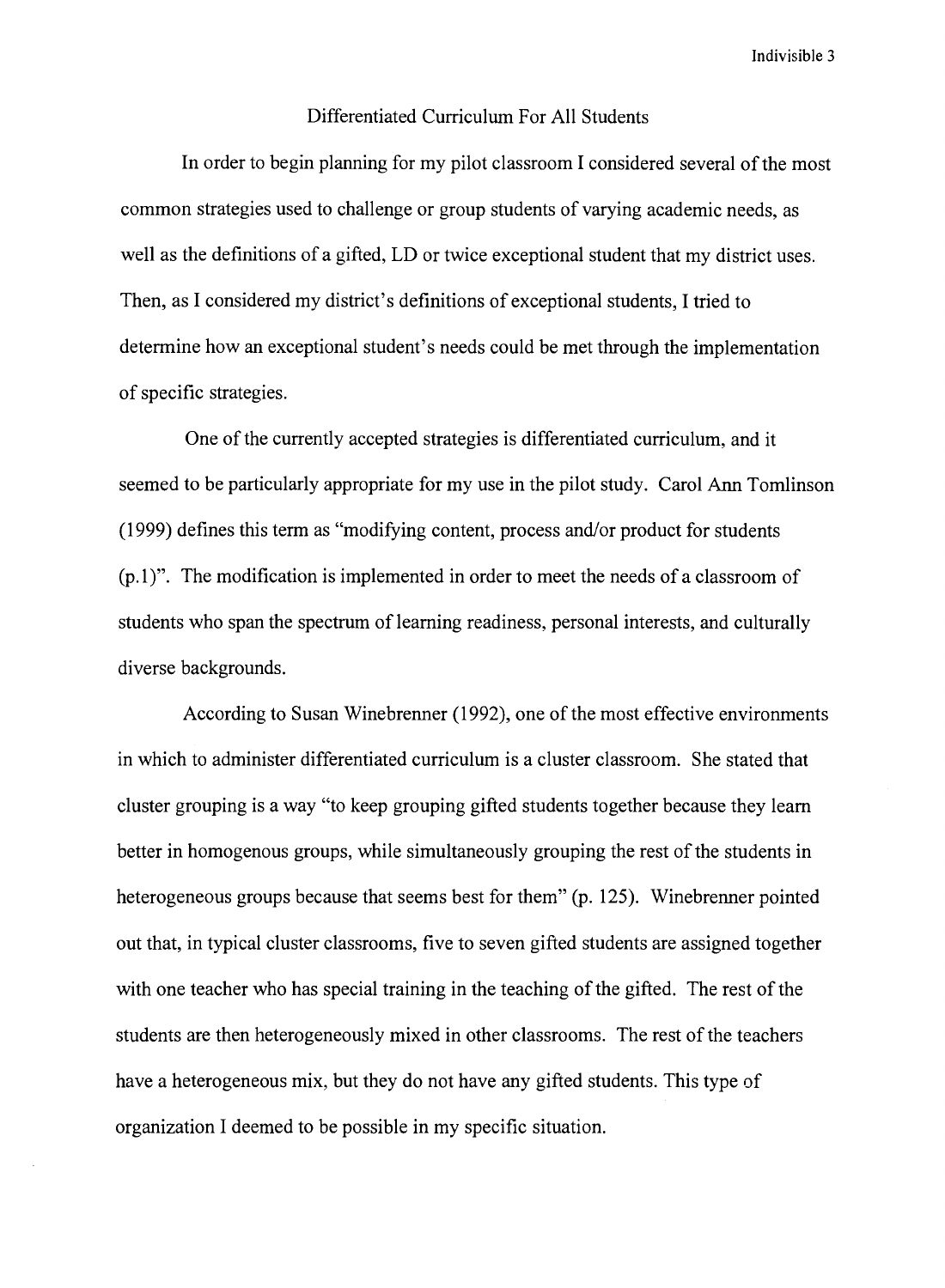A commonly agreed upon definition of a gifted student is one offered from the U.S. Department of Education's Marland Report of 1988. It states," 'gifted and talented students' means children and youth who give evidence of high performance capability in areas such as intellectual, creative, artistic, or leadership capacity, or in specific academic fields, and who require services or activities not ordinarily provided by the school in order to fully develop such capabilities" (Davis & Rimm, 1998, p. 19). This definition is used in most of the school districts in the State of Iowa as the basis for identification.

The LD students in our district are identified as those students who perform two to three grade levels below their age-mates. These students receive Individualized Education Plans (I.E.P.) if their norms fall below 25% on curriculum-based assessment instruments. Students are normed in our school district in the areas of reading, written expression and mathematics.

For the purposes of our pilot classroom, a student was considered twice exceptional if he or she was identified as LD and also displayed frequent behaviors characteristic to a gifted student. A twice exceptional student also could have been placed into this pilot classroom if he or she was identified as gifted but displayed behaviors characteristic to a LD or behaviorally challenged student.

Both gifted and LD exceptionalities have laws which mandate the modification of their curriculum. Public Law 94-142 provides for specific modifications to be made for special education to receive a free and appropriate education in the least restricted environment. The Iowa Plan, adopted by the State Board of Education (1974), mandates classrooms "to provide qualitatively differentiated educational programs to meet the unique needs, interests and abilities of the gifted and talented in the state of Iowa"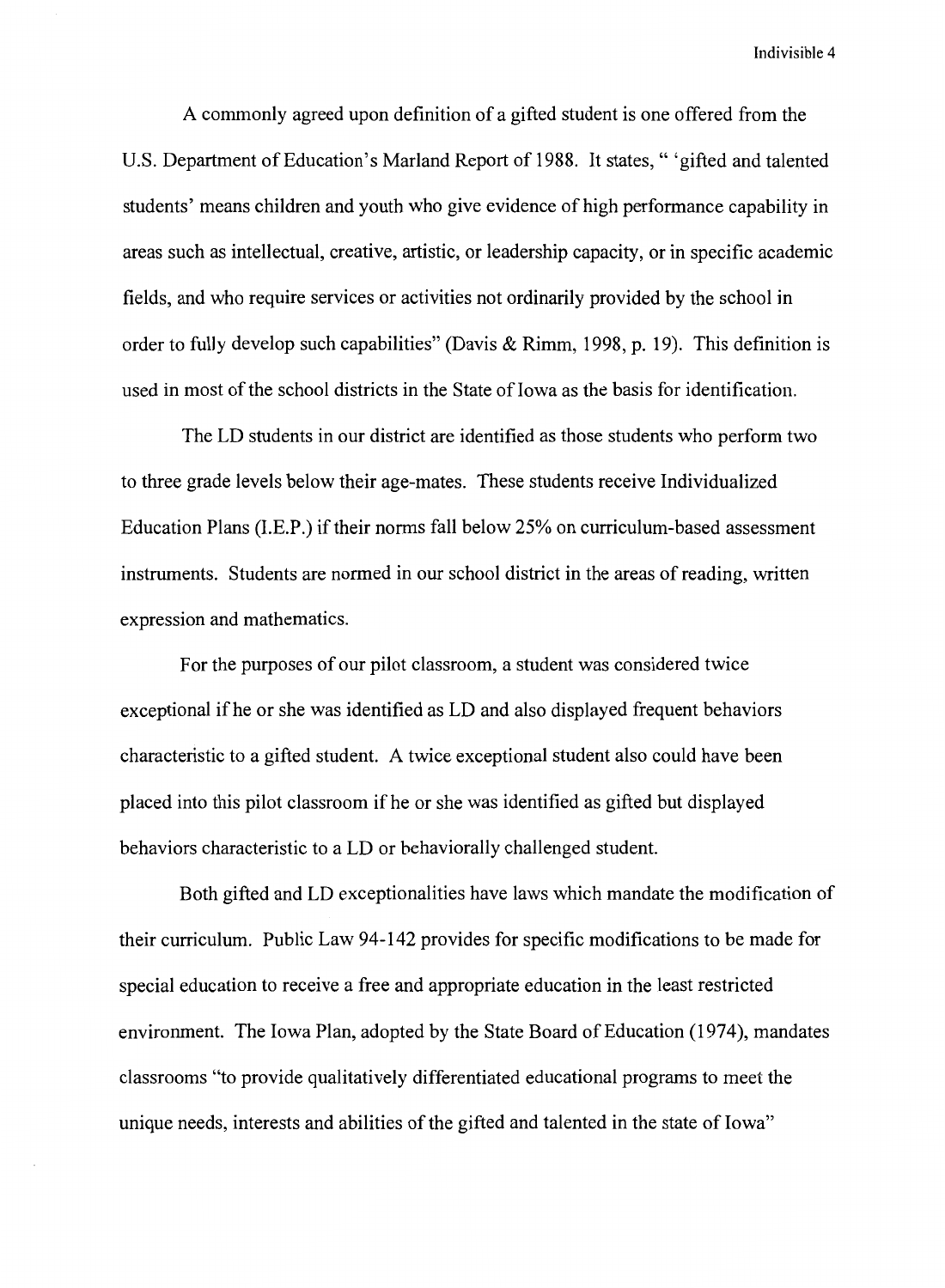(Momoe, 1978, p. 3). Iowa Code Section 257:43, another state mandate for gifted education in Iowa, states: "Each school district shall incorporate gifted and talented programming into its comprehensive school improvement plan (Iowa Code, 2001, p. 2430)". The statute requires that school improvement plans include specific gifted and talented programming provisions. These provisions include: (a) multiple selection criteria for identifying gifted and talented students from the total student population, (b) goals and performance measures, (c) a qualitatively differentiated program, (d) staffing provisions, (e) an inservice design,  $(f)$  a budget; and  $(g)$  qualifications of personnel administering the program. Each school district also must review and evaluate its gifted and talented programming.

#### *Meeting the Needs of Gifted, LD and Twice Exceptional Students*

Classroom teachers can be bombarded with best practices advice for their teaching. Sometimes it is difficult to know which strategy will be most effective to increase student achievement in a particular classroom unless there is experimentation or is ascertained through personal trial and error. Certainly, there is no one panacea. However, research does indicate that there are several strategies that are best to use with students labeled as gifted, LD or twice exceptional. In order to be an effective in increasing student achievement, I considered the current research.

Karnes and Beane (2001) stated that "specific research concerning high ability students with learning disabilities began following the passage of PL 94-142, when the expanded emphasis on the education of students with disabilities created an interest in students who were gifted but also demonstrated learning disabilities"(p. 27). Baum and Owen (1988), in a study of 112 high ability or LD students in grades 4-6, found the major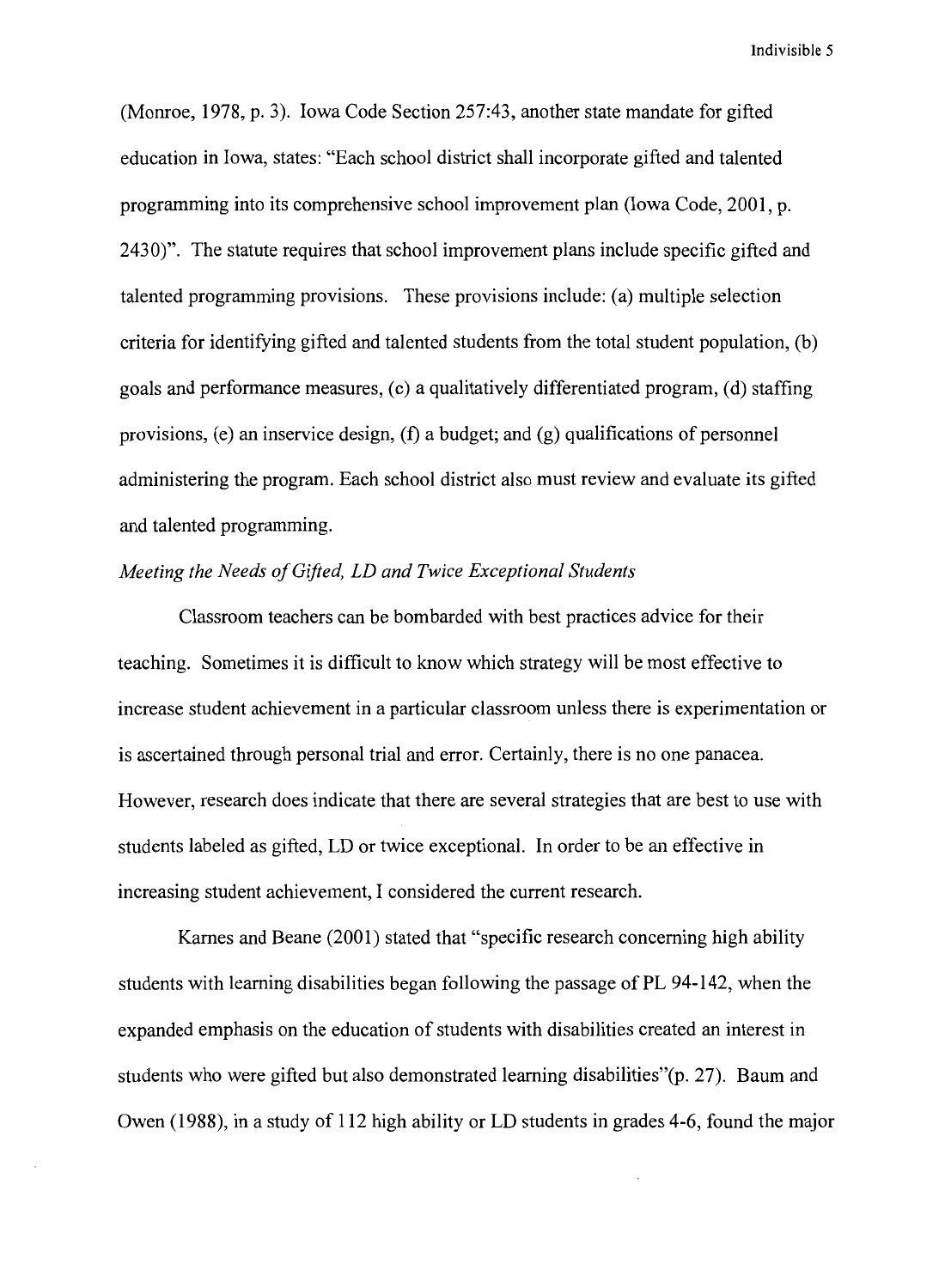characteristic distinguishing high ability/LD students from both LD/average and high ability (non LD) groups to be a heightened sense of inefficacy in school. The high ability/LD students in their study also displayed high levels of creative potential, along with a tendency to behave disruptively and to achieve low levels of academic success. Looking at these findings, I concluded that an optimal classroom setting for a twice exceptional student would be one that focused on strengths, encouraged creative potential and allowed for alternative modals of expression in order to decrease disruptive behaviors.

Some guiding principles for modifying learning environments for gifted learners were expressed by Maker and Nielson (1996) who believed that the environment should be: (a) learner-centered rather than teacher or content centered, (b) focused on independence rather than emphasizing dependence, (c) open to new ideas and exploration, (d) provide for options in grouping and high mobility, and (e) promote acceptance. On the other hand, conditions to provide for an optimal classroom environment for LD students should include: a) keeping visual aids to a minimum so students are not distracted, b) making learning concrete so it can be hands-on, c) providing projects rather than isolated skill review, and d) utilizing technology whenever possible (Winebrenner, 1996).

## Planning a Pilot Classroom Model

Since I had seen the impact on achievement in students of varying ability when their teachers provided differentiated activities, I began to think about the benefits my gifted students could gain if they were provided differentiated activities with increased frequency. Subsequently, I chose a cluster classroom using differentiation as a way to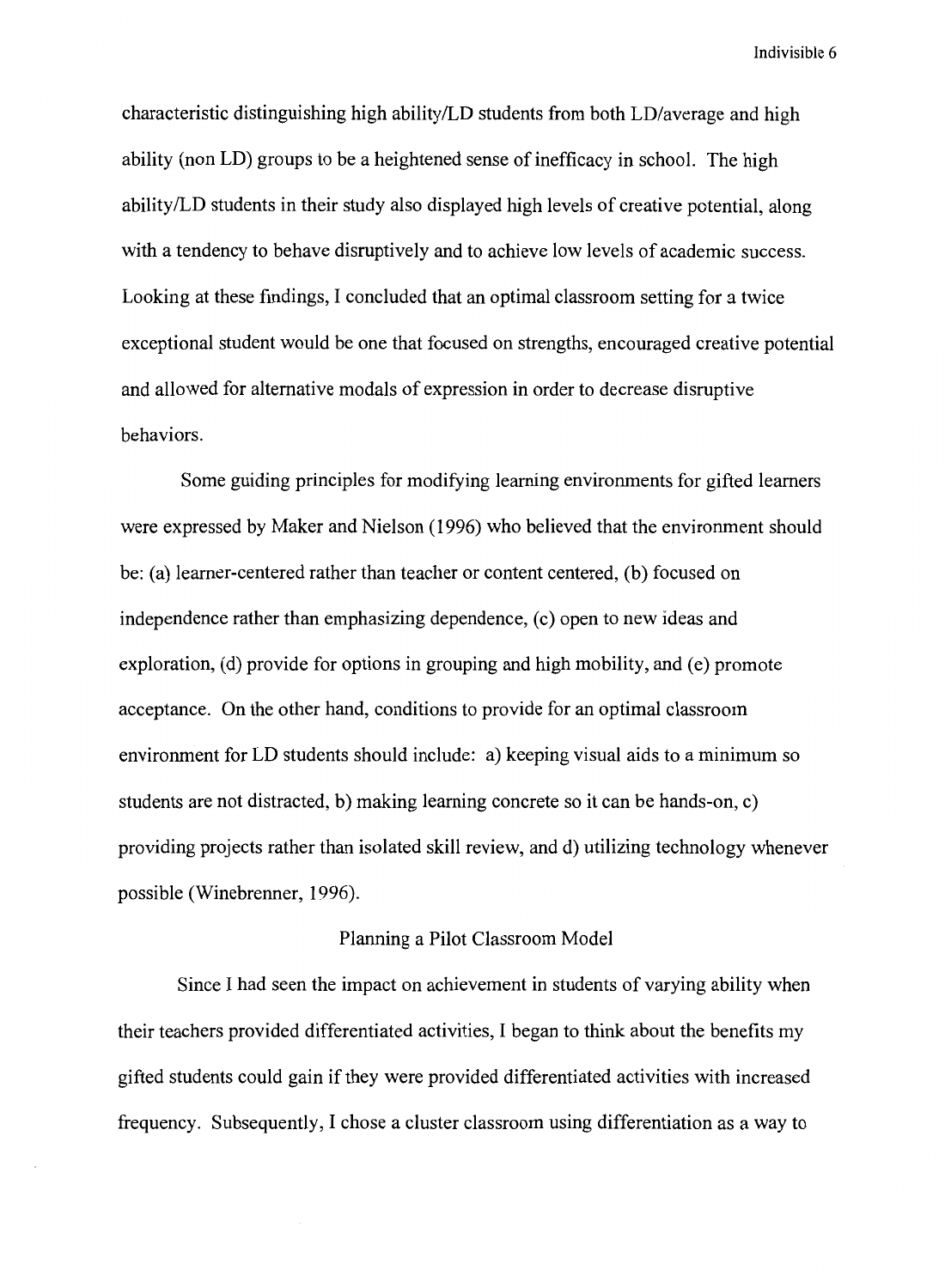provide full-time gifted education to my students. However, I did not want to limit student achievement to gifted students, and I already had observed that some LD students were benefiting from differentiation in their heterogeneously mixed classrooms. Therefore, the idea for this pilot classroom was generated by one question: Does differentiation work for every student, in every classroom? Since I theorized that it could, I approached my administrators in the Spring of 2001 with an idea that would be new to our district. It would offer a special needs classroom clustered with students identified as gifted, learning disabled and twice exceptional. The classroom would offer differentiated curriculum to all the academically diverse students in the classroom, thereby providing an opportunity to evaluate the potential of differentiation in the promotion of student achievement. This pilot classroom would utilize current philosophies like those of Winebrenner (1996) who believed that "the students we teach best are those whose learning style matches the teaching style we use. Sometimes we underestimate the learning capabilities of students who don't learn the right way. In fact, there is no right way. The only way for each student is the one that works" (page 41).

My hope was that, if the pilot classroom increased student achievement for every student, the other teachers would be able to see the value of meaningful lessons and the ease with which they can be offered. I also hoped that they subsequently would develop the desire to use such lessons in their classrooms for the benefit of all students.

With the backing of our administration, I approached two teachers. One was a general education classroom teacher who would have taught gifted fourth graders in her classroom in 2001-2002. The other was a special education teacher who would have taught fourth grade LD students in her semi-contained classroom the same year. I found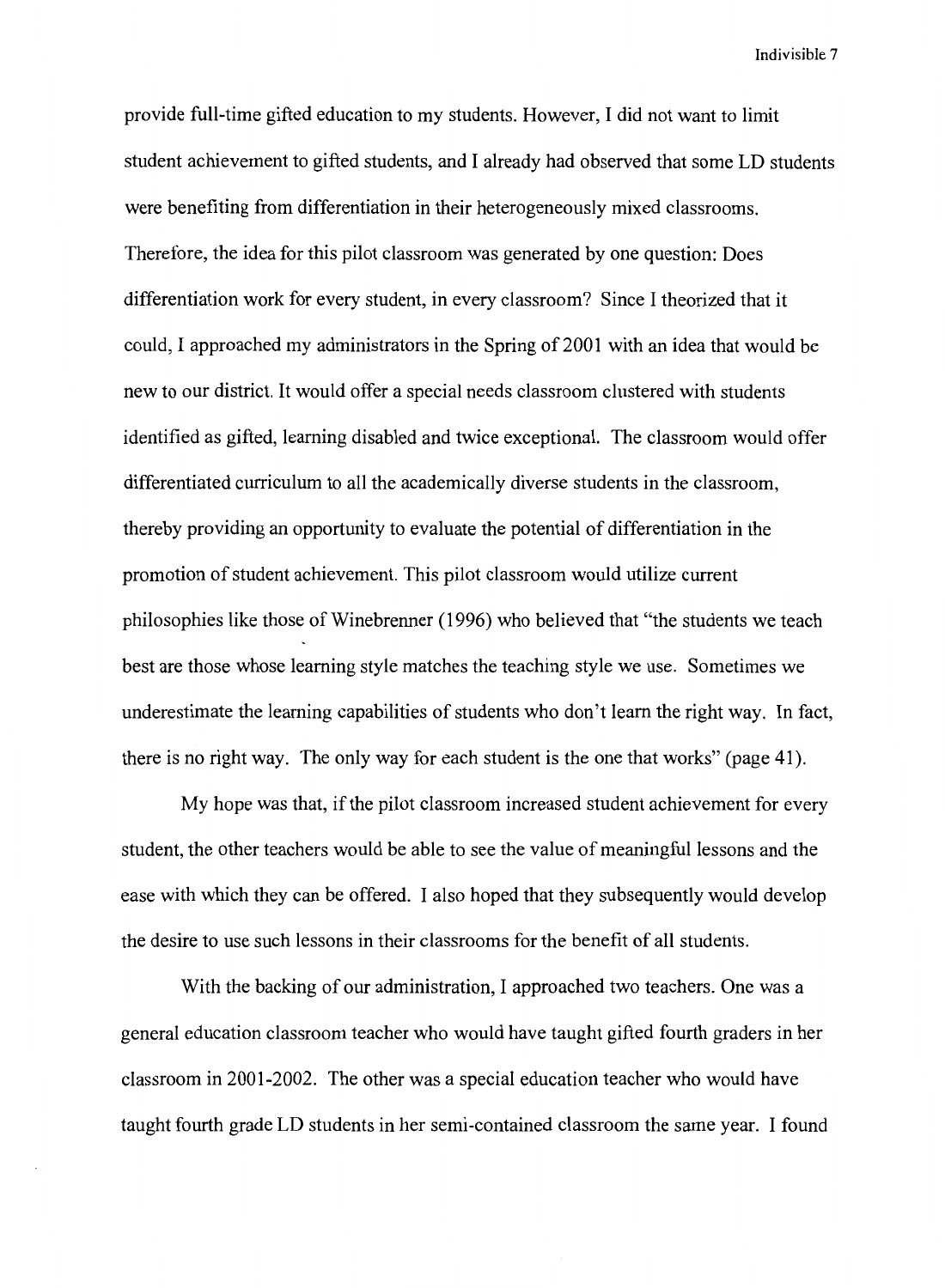that they had team-taught together previously, and they willingly agreed to try such a pilot program.

The movement toward inclusion of students with disabilities into general education classes has become an important trend in education (Chow & Kasari, 1999). I felt the best way to evaluate the effect of this trend on student achievement was to establish one pilot classroom that would administer the differentiation of curriculum to students of varying abilities.

Vaughn, Elbaum and Schumm (1996) found inclusive classrooms to have a positive impact on the peer relationships and self-concept of students with learning disabilities. However, I agree with Vaughn that simply placing students (LD, gifted or otherwise) in an inclusive environment cannot alone facilitate achievement. Placement cannot be enough. The strategies by which these inclusive classrooms are taught must also be evaluated.

#### *Some Assumptions and Goals*

Before developing our class list and lesson plans, the participating teachers sat down to evaluate the assumptions and goals of each of the involved staff members. This meeting consisted of the two classroom teachers, the school principal and me. Each of us shared our assumptions concerning the pilot and agreed on several goals.

We assumed, first of all, that it would take time for students to adjust to the classroom demographics. We also assumed that our classroom would have an open door policy to parents, students, and staff, for potential learning. Finally, we also assumed that, initially, some strategies would be difficult because typical fourth graders are already ingrained to offering only teacher acceptable responses to teacher prompted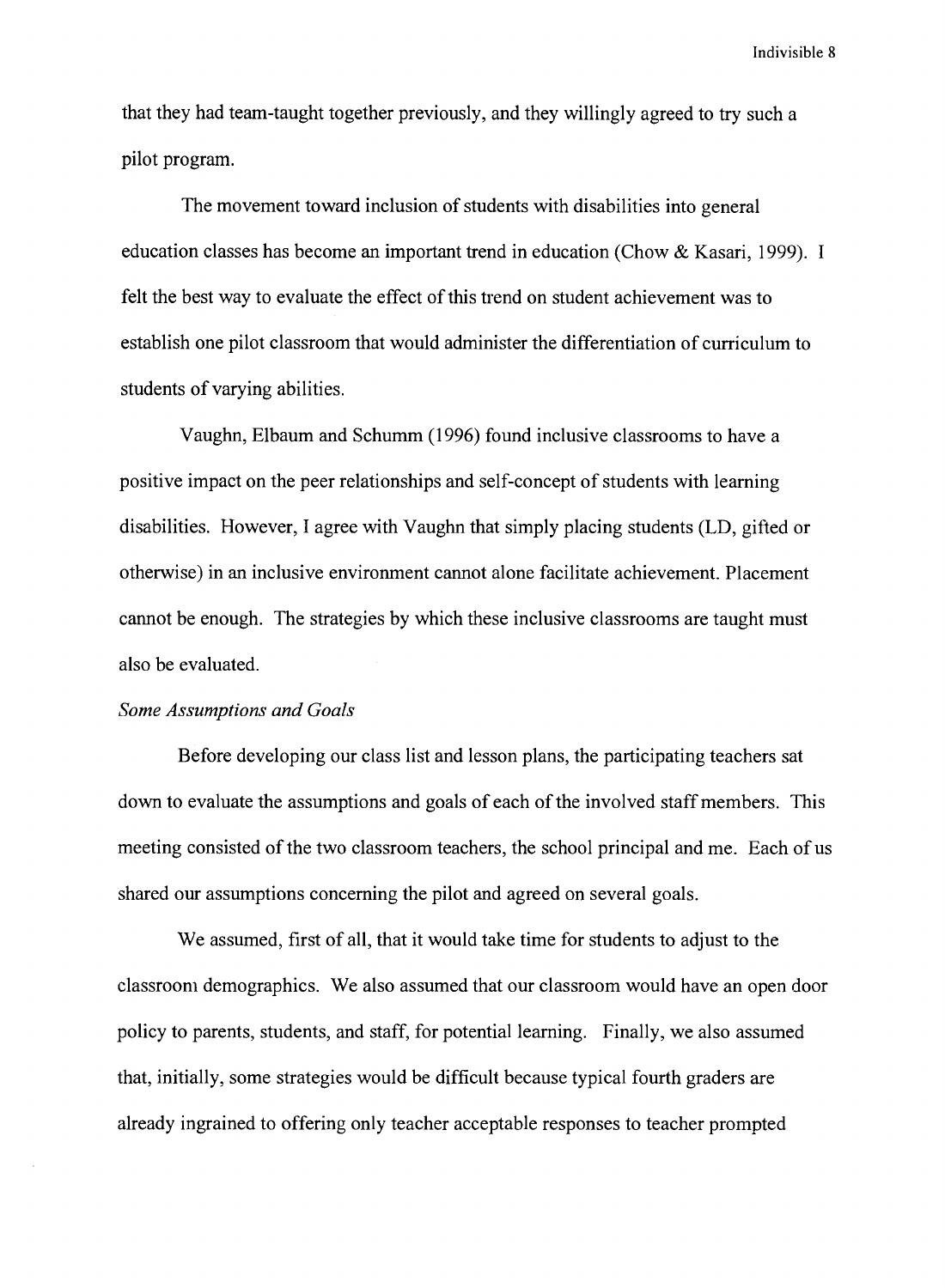activities. On the basis of these assumptions, we decided it was imperative that we work closely together to clearly communicate with parents and staff.

There were three teacher-oriented goals for the pilot program. The first goal was to integrate special education and gifted students into one semi-contained classroom. The second goal was to use a differentiated curriculum in order to offer individual learning opportunities. Third, we would promote the acceptance of inclusion and differentiation for use in other classrooms.

Three goals were established for all of the students. First of all, they would work to become independent learners. Second, they would improve intrapersonal and interpersonal skills. Third, they would improve achievement scores on Iowa Test of Basic Skills (ITBS) in mathematics and/or reading.

#### *Selecting the Pilot Classroom Students*

According to Lyon (1996), approximately one-half of all children receiving special education services nationally, or about 5% of the total public school population, are identified as having a learning disability. Our classroom would have substantially more than the typical 5%. Our student participants were enrolled in fourth grade and consisted of 8 students with identified learning disabilities, 8 identified gifted students, I twice-exceptional student, and 7 students without exceptionality. The seven students without exceptionality were placed in our room to match our classroom numbers to the other four sections of fourth grade; they were the only students in our room without I.E.P.'s. The students with I.E.P.'s had the right to certain modifications in curriculum, but they were all held to the same school policies regarding grading scale as any other fourth grader in the district. For the seven students without exceptionality we chose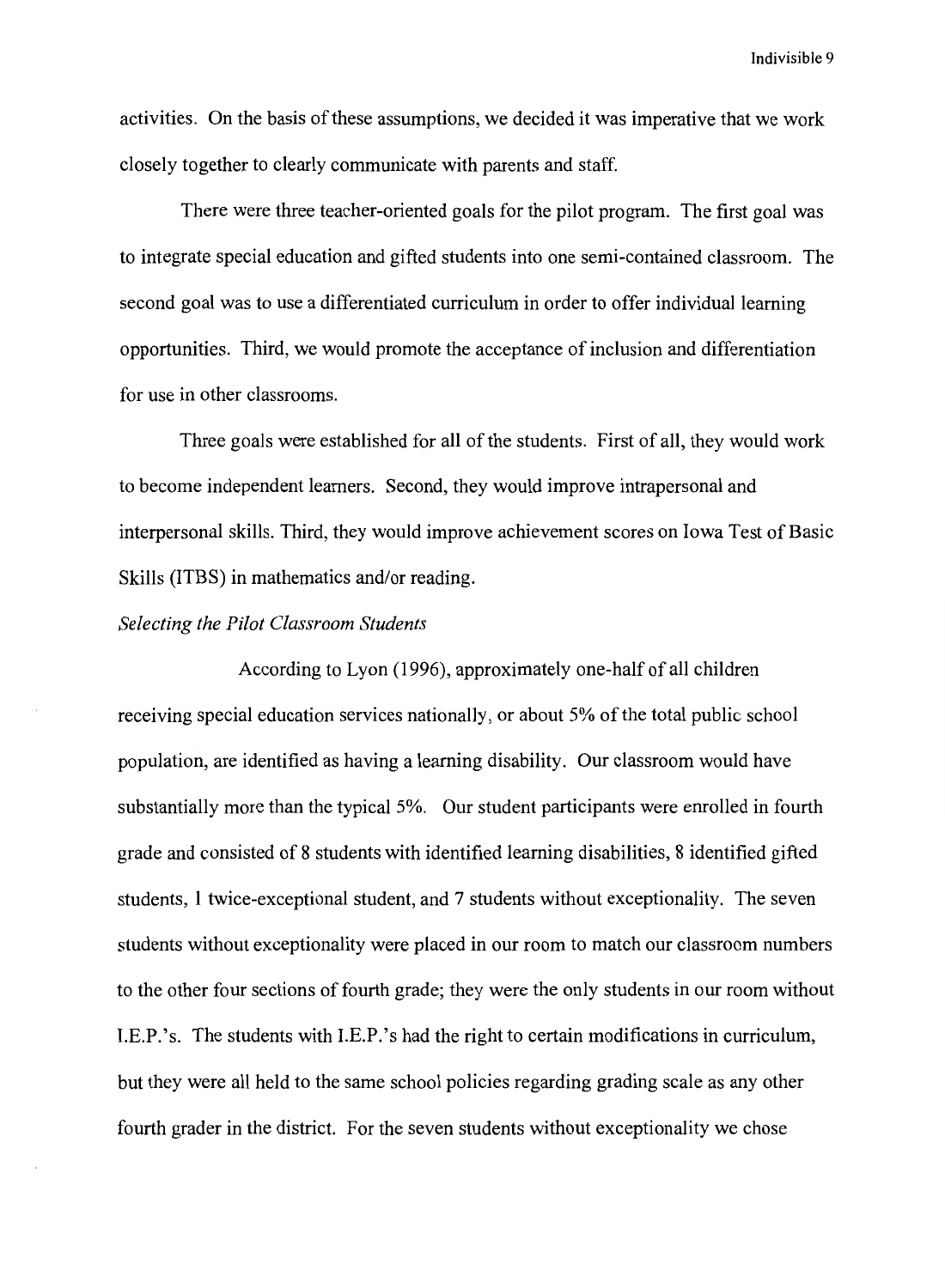students who were referred by their third grade teachers as possessing higher than average potential in reading. And, since the pilot program's fourth grade general education teacher had been the cluster teacher for reading during the 1999-2000 academic year, we decided that gifted students coming into this pilot classroom would be those with higher than average ability in the area of reading.

In our district we follow principles of Renzulli's Schoolwide Enrichment Model by broadening the scope of our identification philosophy, focusing on student need and defining gifted behavior as one that shows potential to develop three traits: well above average academic ability, creativity, and leadership. "Research tells us that gifted behaviors can be developed in a far broader spectrum of the school population than the small percentage of students who are usually identified by high scores on intelligence or achievement tests" (Renzulli & Reis, 1985, p. 3). Using the Renzulli Principles, then, Perry's elementary gifted program services approximately 10-12% of the school population.

Our pilot population proved to be extremely diverse, both academically and economically. Our pilot demographics resulted in 30% gifted, 30% learning disabled and 40% non-exceptionality. Even with its diversity, I assumed from the beginning that our pilot would be successful in challenging learners of all abilities through the use of one differentiated curriculum.

### *Faculty, Administration and Staff Roles and Responsibilities*

In order to put differentiation, clustering and inclusion truly to the test, the pilot classroom project was implemented in August, 2001. Twenty-four students walked into one fourth grade classroom at Perry Elementary School to encounter a new type of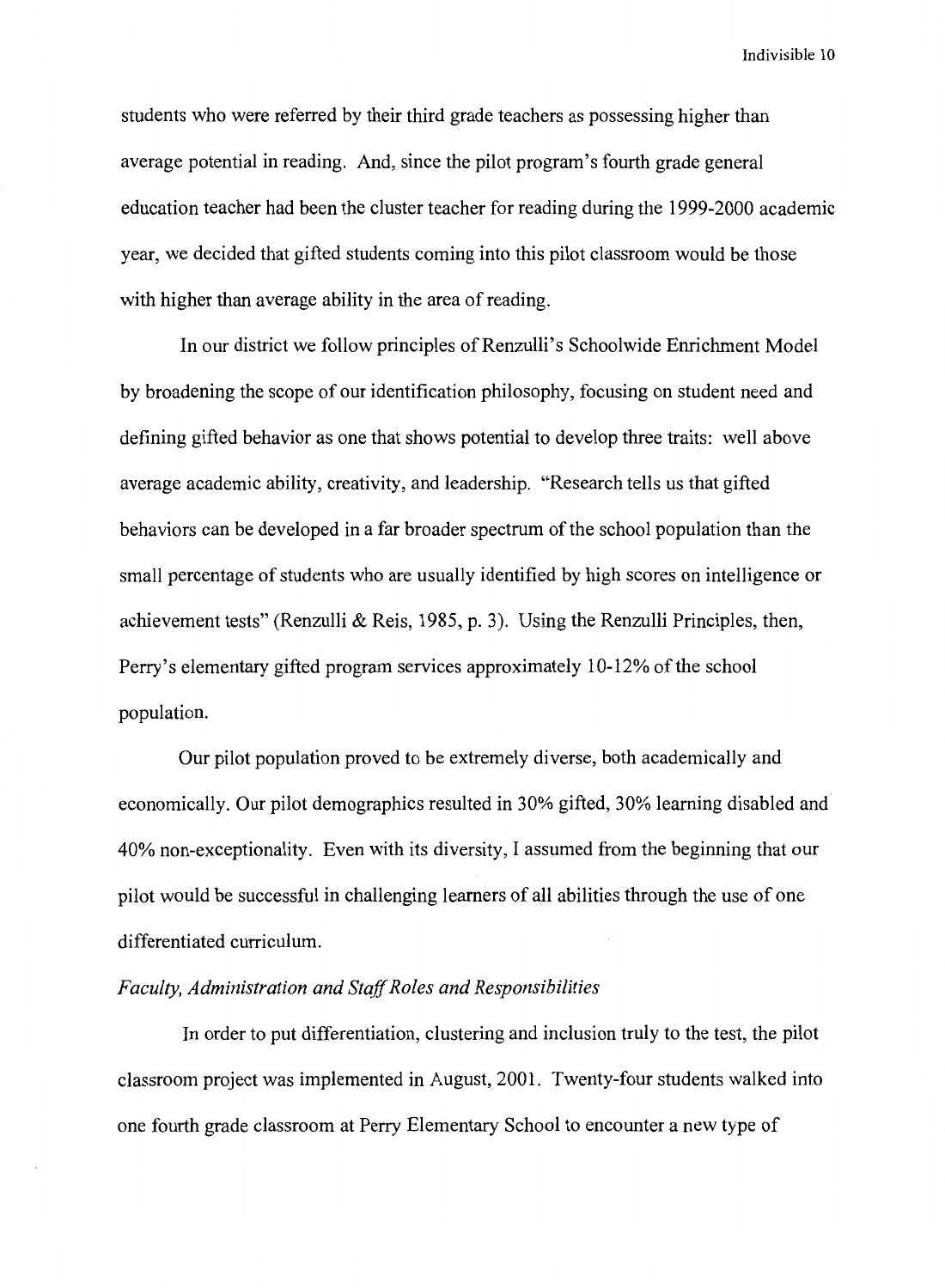classroom setting. They were greeted by their teachers and young peers whom until that day they had never met.

The two teachers with whom I would work were chosen on the basis of prior knowledge and experience with exceptional learners. The general education teacher was already working as a cluster teacher and had received specialized instruction in the needs of gifted students. The special education teacher had been teaching LD and twiceexceptional students for seven years through self-contained instruction in a resource room. Both teachers engaged in study team sessions on the topic of differentiated strategies that I provided for teachers. We were pleased that our administration allowed us the freedom to collaborate because we knew we would be working with students whose academic and behavioral needs would necessitate our specific expertise.

Staff participants of our study included: (a) our elementary principal, (b) me, the school talented and gifted facilitator, (c) one general education classroom teacher, (d) one special education teacher, (e) one full-time classroom associate, and (f) one part-time classroom associate. Our principal accepted responsibility for handling some of the public relations, providing support for materials and scheduling, and informing special teachers of the unique demographics of the class. As the gifted education facilitator, I was responsible for providing planned differentiated units of study, consulting and assisting in writing curriculum, assisting in public relations, providing staff development, assisting with assessment, and acting as a liaison between teachers and administration, as needed. The two classroom teachers, with the help of the classroom associates, were assigned to develop and administer the majority of the differentiated lessons, assist with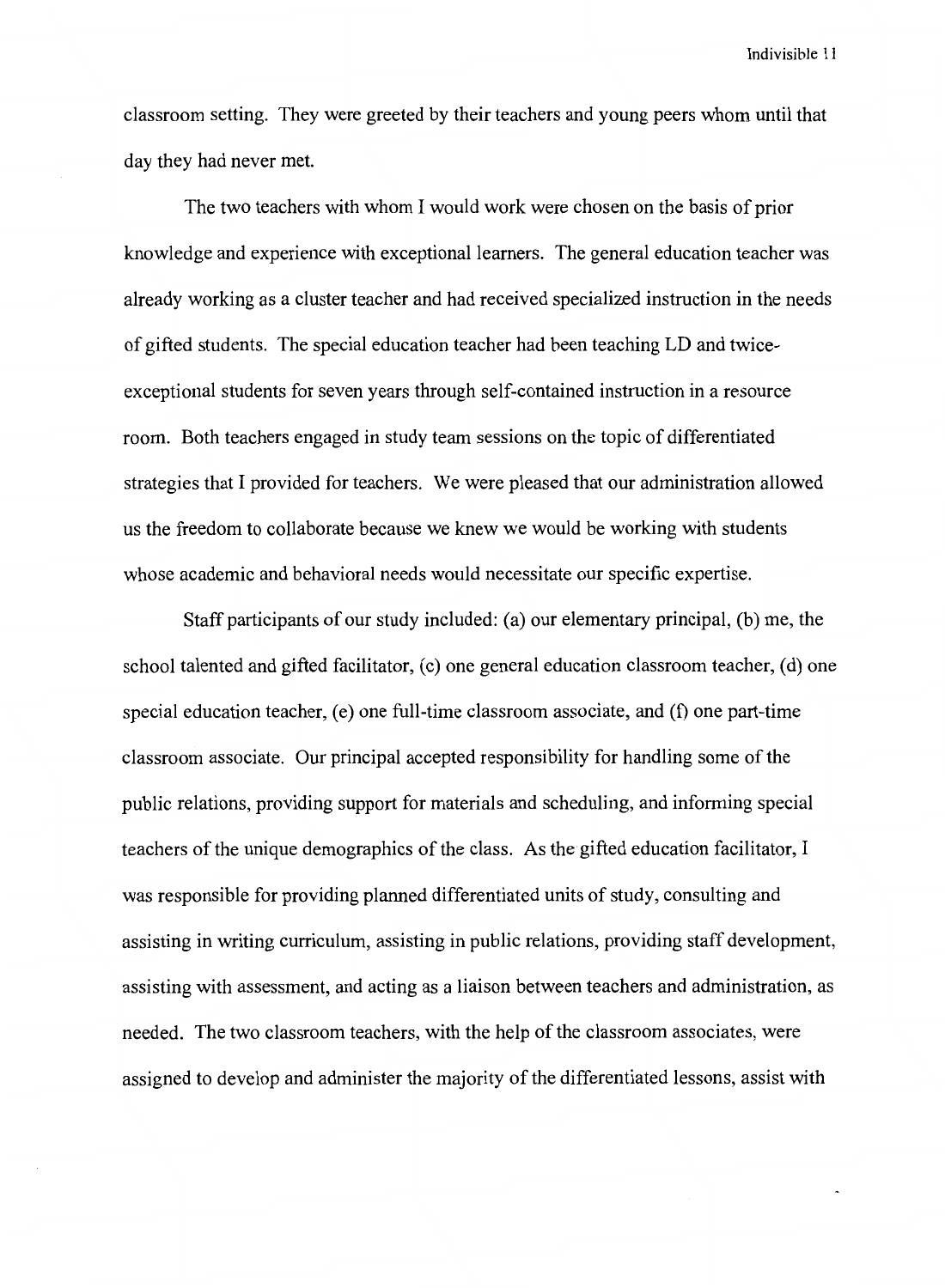developing I.E.P.' s, conference with parents, assist with public relations, and answer questions from staff.

Since research has indicated that inclusion is an escalating trend, we assumed we would find similar models from which to learn. Unfortunately, we found few classrooms that were specifically attempting to utilize differentiation in an inclusive environment. Therefore, much of our planning had to be done independently and, at times, by trial and error. Karen Cox and Jane Franchak, who have developed a similar arrangement in Highland Park, New Jersey, concluded that "inclusion classrooms are a good thing for all children not just those with disabilities" (Siris, 2001, p. 4).

# *Physical Environment*

The school system in which I am employed is located in a rural area in Central Iowa where one elementary building serves approximately 950 students in grades kindergarten through six. The students involved in this pilot were placed in a heterogeneous fourth grade classroom which shared two of the six rooms on the fourth grade wing of the building. The fourth grade population was comprised of 125 students divided into five classrooms.

The pilot classroom was called 4AE, because the class used two fourth grade classrooms (A and E). This name demonstrated that the students belonged to one class using two classrooms. We deemed our classroom as inclusive because students with learning disabilities spent 100% of the school day in the general education classroom with same-age peers. Some of the curricula were taught by direct teaching, using one of the classrooms; other curricula were taught by using flexible grouping, using both classrooms. Each teacher kept her own classroom, but the students were told that each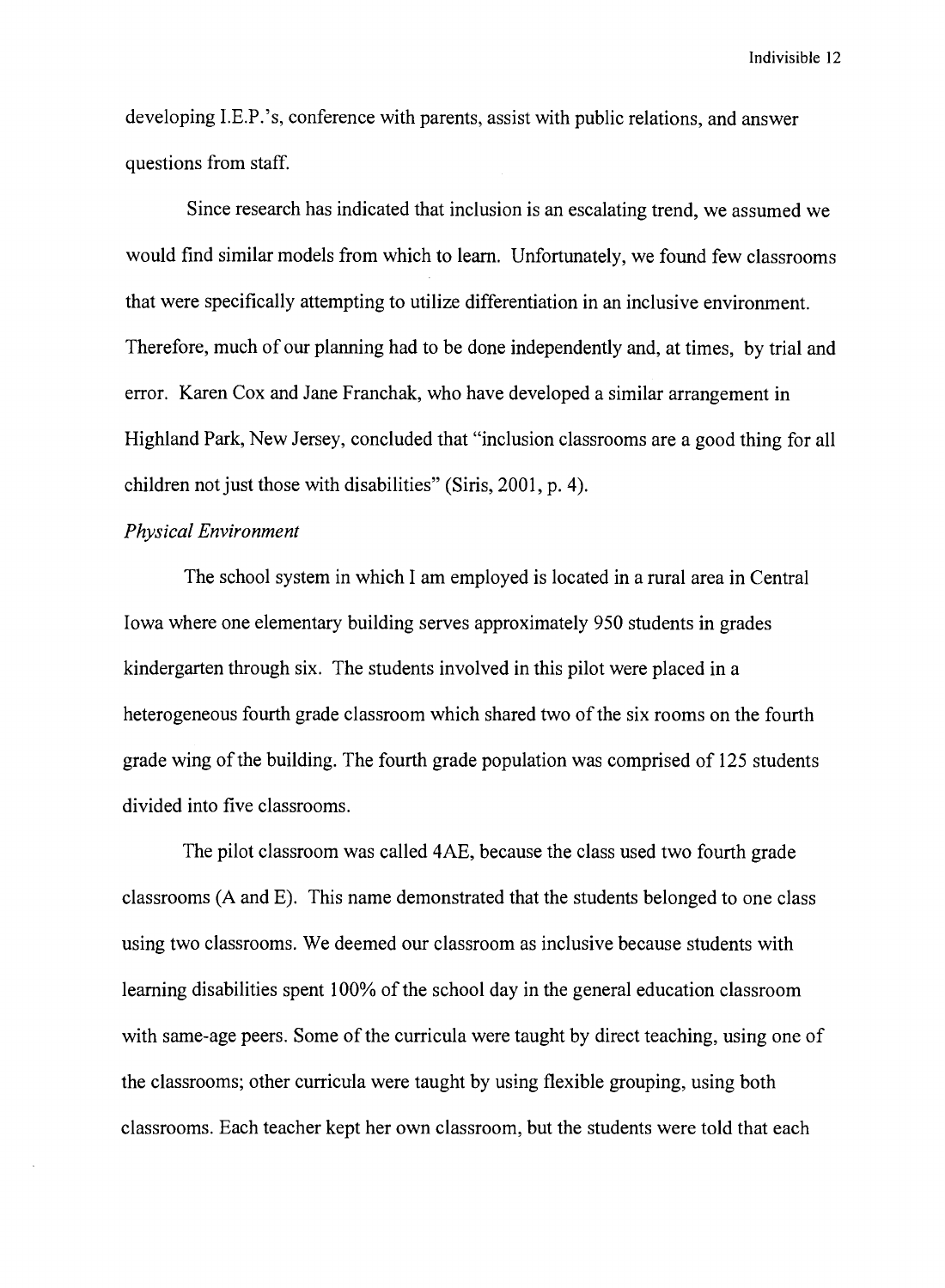room belonged to all of them. Neither of the classrooms was used expressly for any one of the exceptionalities.

Research tells us that using a differentiated curriculum gives the teacher the flexibility to make modifications in content, process, and product (Winebrenner, 1996). Certainly, Class 4AE had the element of time in their favor because the two teachers would teach all of the curricula, and the students would not need to rotate to other teachers for instruction. The teachers had the option of varying the length of their lessons, dependent upon the needs of their students. They planned delivery of the content in a learner-centered, flexible environment. It should be noted that, initially, the students needed practice getting used to the new variables of having more than one teacher and having the teachers work as facilitators with less rigid structure than in their previous classrooms.

#### Implementing a Pilot Classroom Model

The implementation of this pilot program was both challenging and time consuming. It required a period of pre-planning to prepare for and examine the effectiveness of differentiation. It also required careful selection and preparation of differentiated learning activities appropriate for students who were participating. *Pre-Planning* 

We spent several days during the 2001 summer preparing lessons for the 2001- 2002 school year and learning about the students coming to us. Again, we agreed our pilot would build on current philosophies. Therefore, as we met to plan for the upcoming school year, we considered current theories in education and how they might be used to focus on the commonalties and needs of our prospective students.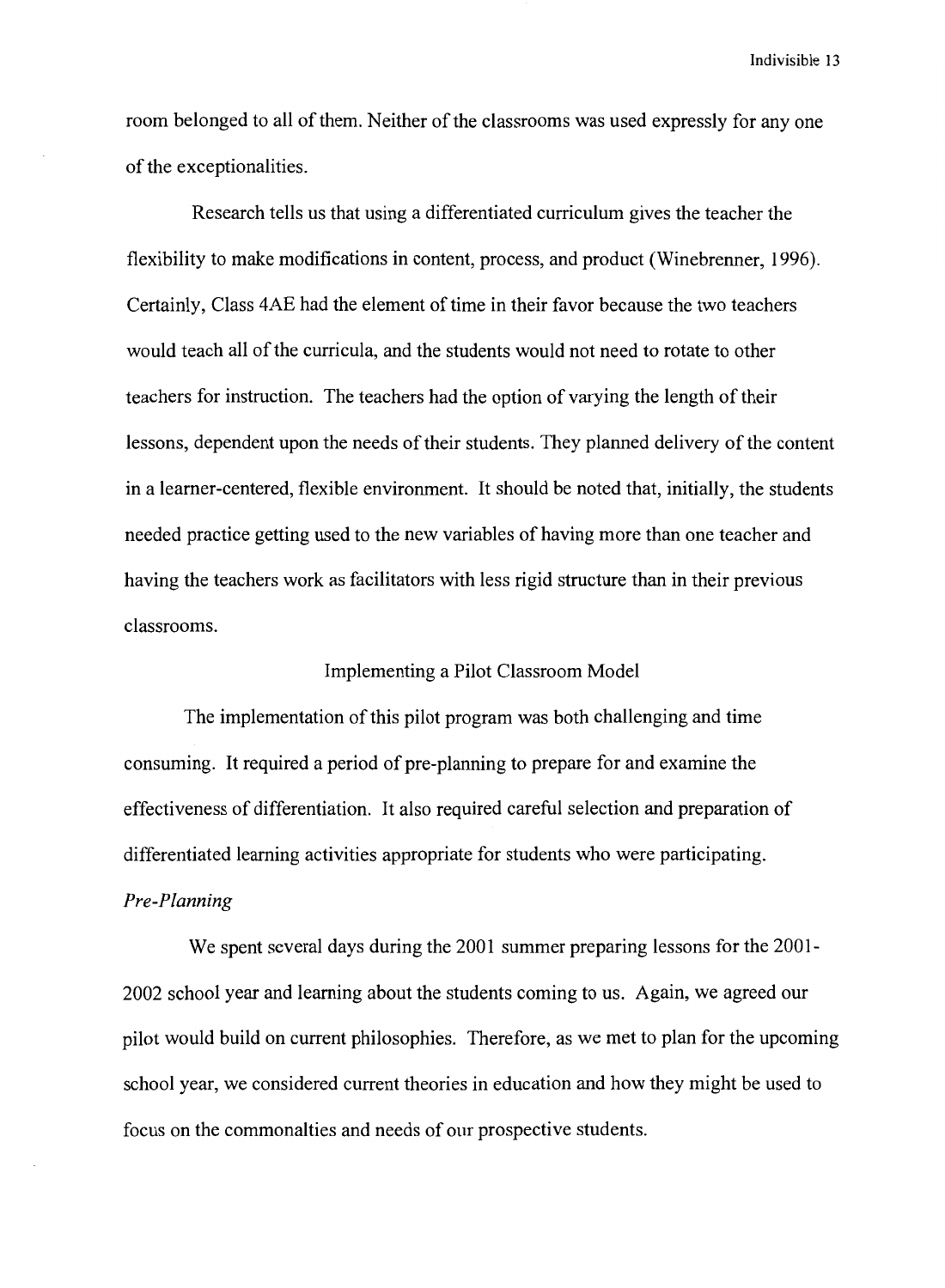Following current brain-based research, we referred to third grade teachers to understand the prior knowledge and interests of our students so that we could more effectively facilitate their learning (Westwater and Wolfe, 2000). Thus, we looked at these students not as labels, but as learners who learn in different ways. We relied heavily on Gardner's Theory of Multiple Intelligences (1985) to prepare our lessons so that we could provide opportunities for each student to develop his or her area of intelligence.

As we began writing curriculum for the pilot, we began to think about student grouping. We knew we would use flexible grouping within the classroom and also provide opportunities for students to learn with like-ability peers. However, rather than focus on long-term labels like *gifted* and *learning disabled,* we focused more on the present need of each student. In other words, when using cooperative learning strategies, students were grouped according to ability or need, not label. Often a LD student would perform at mastery level on a pretest and thus need to be grouped with gifted students for enrichment, or a gifted student would not perform well in a certain area and thus need to be grouped with LD students for extra review. We found that it offered great benefit for grouping and lesson planning that most of the students had established I.E.P.' s. Looking at the I.E.P. 's, we were able to provide learning opportunities for students in the grouping option that would facilitate their greatest potential and interest.

In order to review a few common characteristics shared by some gifted, LD or twice exceptional students, we compared characteristics in Susan Winebrenner's books, *Teaching Gifted Kids in the Regular Classroom* (1992) and *Teaching Learning Disabled Kids in the Regular Classroom* (1996). In these resources, we found that gifted and LD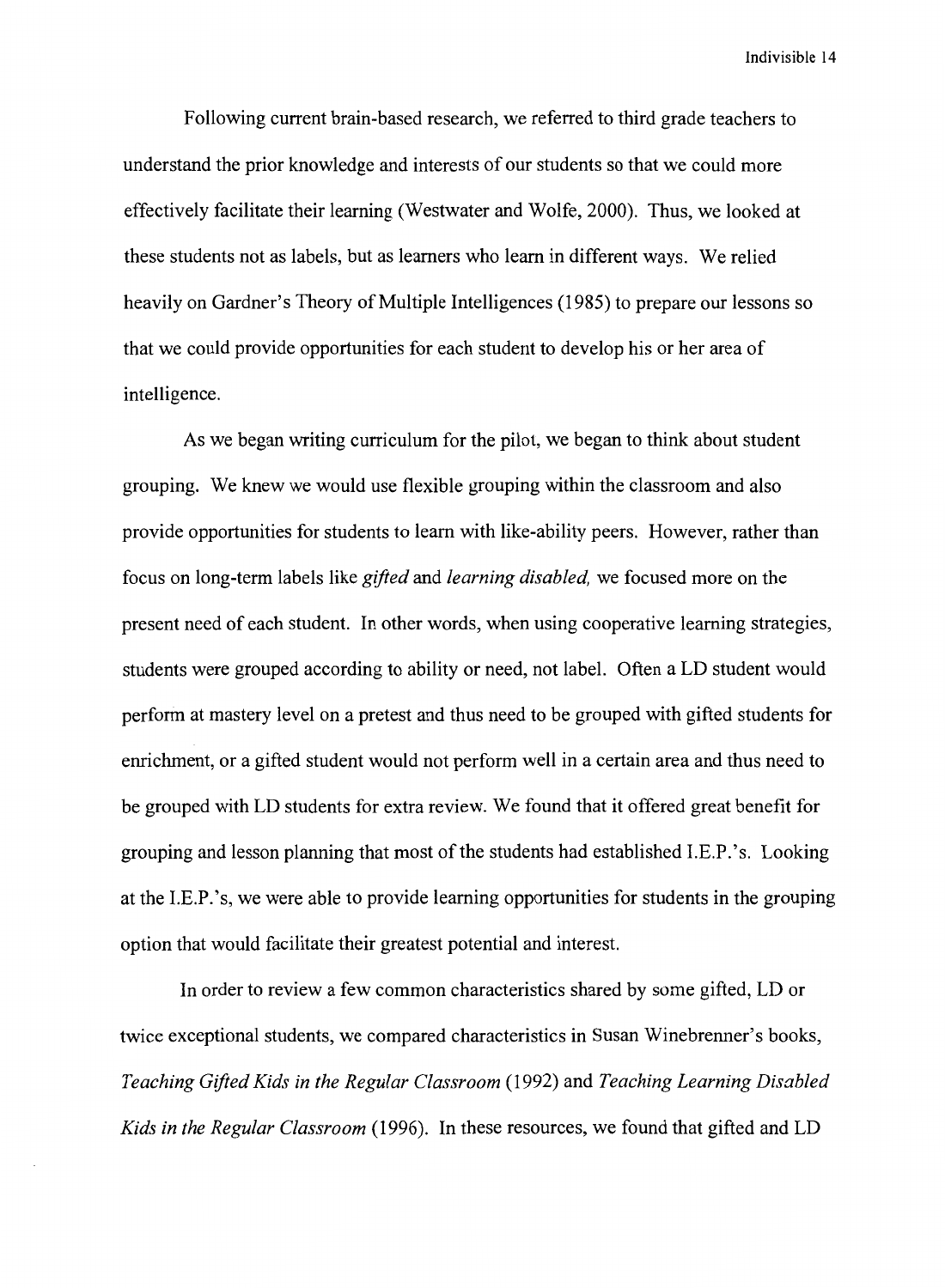students sometimes share the following characteristics: (a) intensity to learn, (b) total absorption in activities and thoughts, (c) strong motivation to learn specific things but no interest in others,  $(d)$  initiation of ideas that seem crazy to others,  $(e)$  unrealistically high or low self concept, and (f) impulsiveness or even hyperactivity. Awareness of these common characteristics helped us to focus on the students' strengths and similarities rather than on negative aspects of their needs.

# *Implementation of Differentiated Learning Activities*

As soon as the school year began, we realized that every day would present an opportunity to differentiate at least one lesson. We were pleased that we had planned so well before the school year because, in the first few weeks of school, the implementation of these strategies was quite new for the students and staff. Because of space limitations I can only share a small sampling of differentiated activities that we provided for the students. I have chosen to share some of the activities that we offered in the first few weeks of school because they became so important to the students' growth in academics and cooperative learning.

The first differentiated activity was one that encouraged a sense of community within the classroom. Many of the students that were involved with this classroom, even though they were so young, already had some feelings of isolation because of their exceptionalities. This feeling of isolation may have resulted from their placement in previous classrooms with few other exceptionalities. In order to avoid a sense of isolation, we chose to emphasize that every student shared the classrooms and the classroom teachers equally. To get started, we explained to them that during the year they would have the opportunity to work with all of the teachers and all their classmates at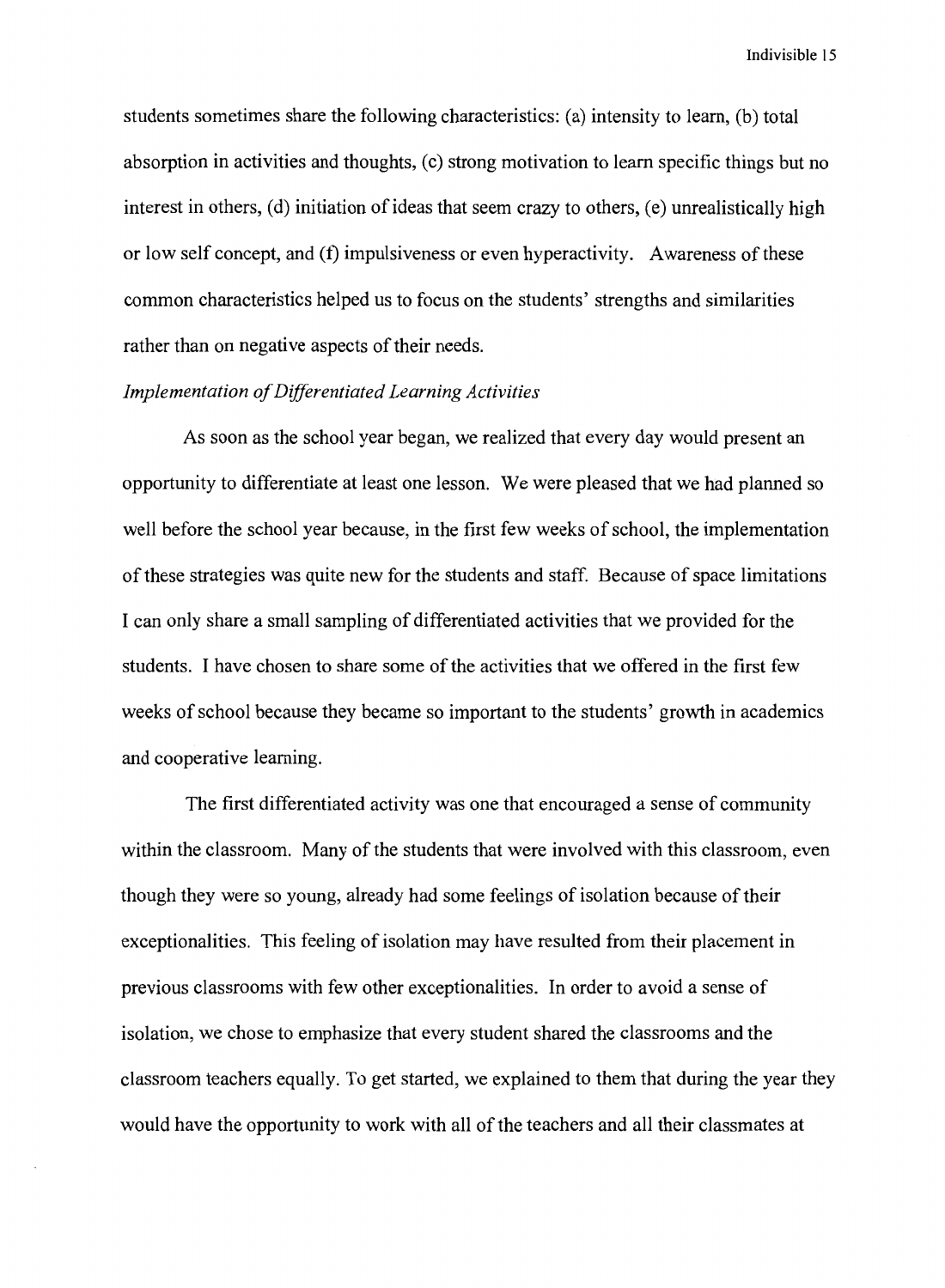some point. We never stated specifically that one of the teachers specialized in special education, but we did explain that I was the gifted education facilitator and would be present throughout the year to work with all of them.

To build upon the feeling of belonging, we started each day with a town meeting. With this meeting, we did the usual routine of calendar math, weather and lunch count. However, this meeting became more interactive and higher order by progressively becoming student led with options of in-depth study in mathematics and language. The students were asked to do class cheers and to memorize motivational poems like the one called "Do Good Anyway," written by Mother Theresa. Then the students worked together in pairs to lead the community meeting. Some were asked to bring in fun facts about the day or create problems for the rest of the class to solve. Providing nonthreatening, non-mandatory options of enrichment easily differentiated the community time.

In classrooms that use differentiation it is important to note that not every lesson needs to be differentiated. Doing so would be overwhelming for everyone. We determined which units would require differentiation by using pretests or other subjective needs assessments. Since most of the students were either gifted in reading or LD, we determined many of the mathematics lessons could be taught using a direct approach.

We also found that it was important to spend the first few days of the year practicing group and differentiated work with the students since it is a concept that too few students have mastered. It is unacceptable to assume that students, gifted or not, will be able to self-motivate or self-direct their learning completely. Therefore, we explained to the students that some of the activities throughout the year would require flexible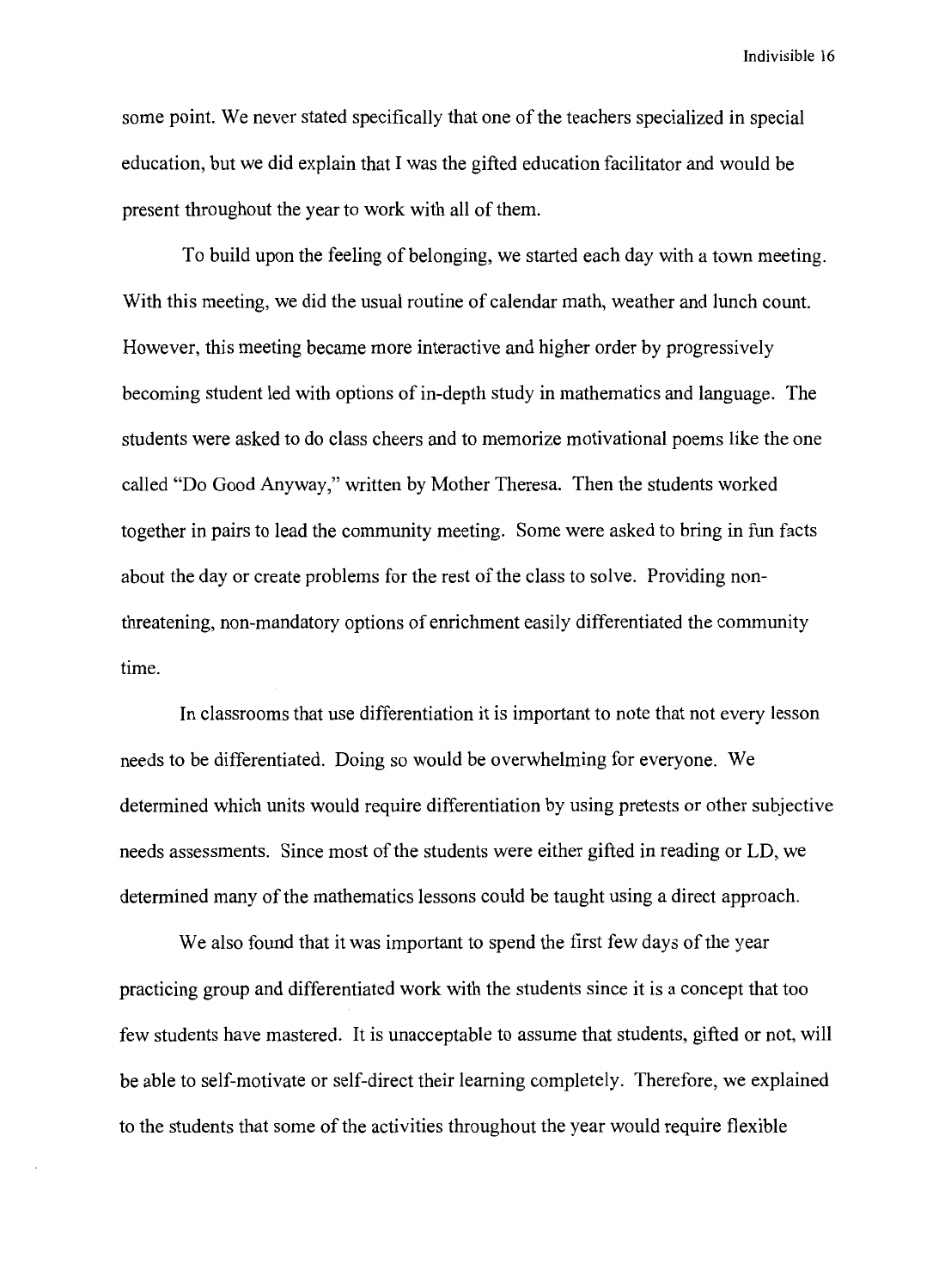group work and defined what that should look like. We shared our rules for the classroom and allowed them to have their first practice.

For our first practice lesson I developed an activity in which students were grouped according to their preferred summer activity. Students were asked to choose from a list the activity on which they spent most of their time during the summer. Once they were in groups, they were presented with a cube that contained various modes of expression (write it, act it out, sum it up, or draw it) with which they could choose to show how they spent their summer. Giving the students these options was one way to allow them to demonstrate their area of preferred learning while sharing a little about themselves with their heterogeneous group. Next, they were regrouped according to similar modes of expression and asked to share again. This initial activity was very basic but also very fundamental in laying the framework for cooperative learning activities throughout the year.

Another area in which we differentiated content was the social studies curriculum, which required differentiation because of its required readings and because our students' prior knowledge and reading levels varied widely. The social studies curriculum included a study on the regions of the United States. We teachers decided to modify the curriculum so that the students would study the western region during the 2002 Winter Olympics so that we could include current events. The textbook scope and sequence of the general education curriculum taught the regions in a different order and did not include the Olympics theme. This small change proved that differentiation does not necessitate massive changes in curriculum. Simply moving planned curriculum to a time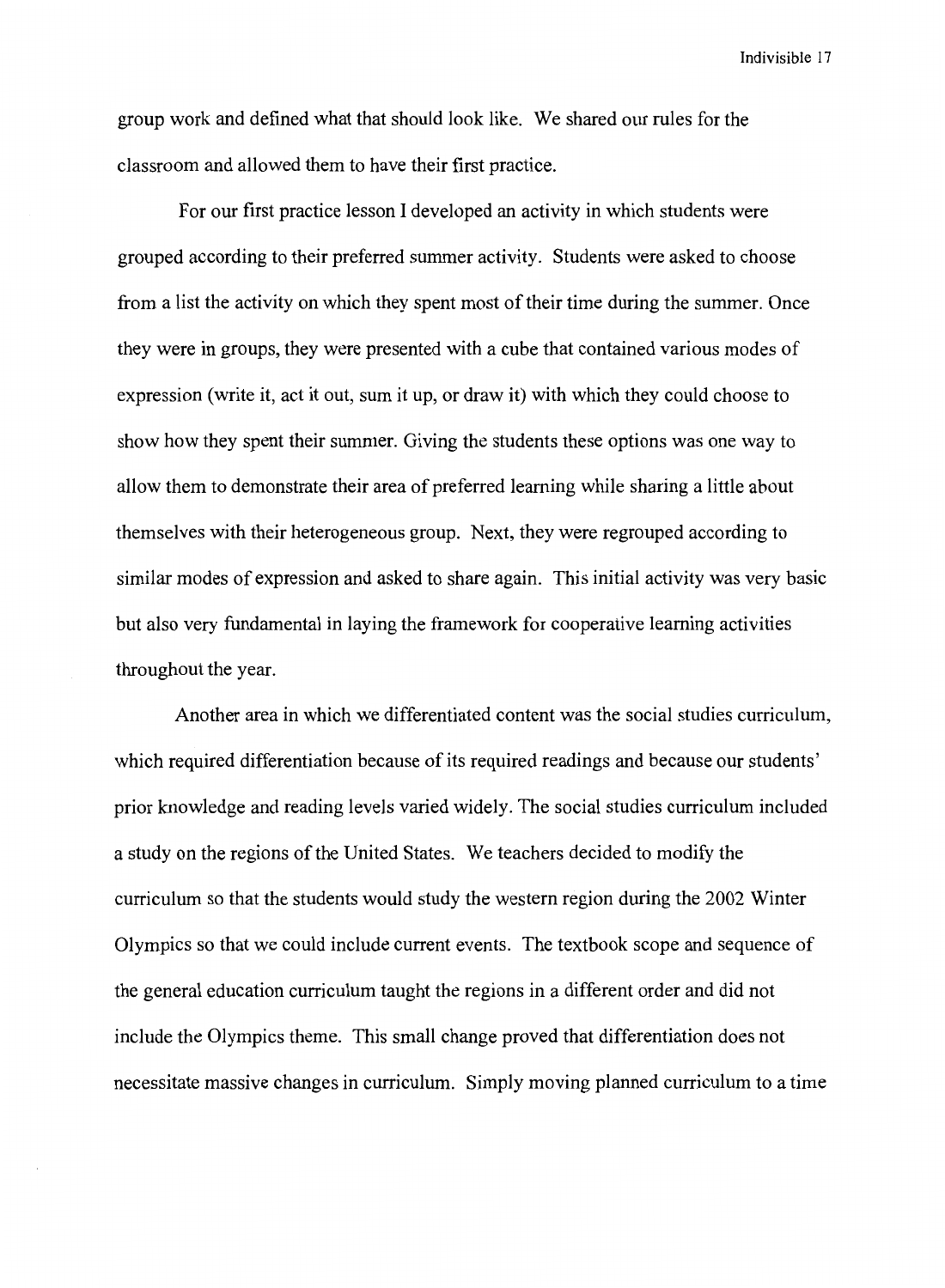that better reflects current events and student interest may be all it takes to provide one differentiated curriculum that is beneficial for all young people.

As defined previously, differentiation is the modification of curriculum process, product or content. Layered curriculum is one strategy for modifying curriculum. We used the layered curriculum technique for the Olympics social studies unit, and many other differentiated lessons. Kathie Nunley (2002) believed that "The simplest way to differentiate instruction and teach in mixed-ability classrooms is with a simple method called layered curriculum" (p.1). This method divides an instructional unit into 3 layers, called C, B and A. The C level consists of a wide variety of assignment choices which teach basic facts, skills, vocabulary, and technique. The B level offers an assortment of projects students can complete to demonstrate an application of the knowledge and skills gained in the C level. The A level requires students to analyze critically a current issue in the real world which relates to the unit of study. Students choose assignments in the various levels to earn a grade of a C, B or A.

To use the layered curriculum in our pilot, heterogeneously mixed teams of three students were given choices of products to put together for final assessment. Because it was the Olympics, we specifically showed what it would take for each team to earn a bronze, silver or gold grade for their work. We also assigned each team with a "home" western state. All of their work had to be done from the perspective of that state, not Iowa. During the course of their independent work time, we interrupted their study with a "disaster". I gave each team a card including a disaster scenario that could happen in their state. The teams had 24 hours to figure out how they would survive the disaster. The next day I returned, and each team excitedly reported how they would survive. Even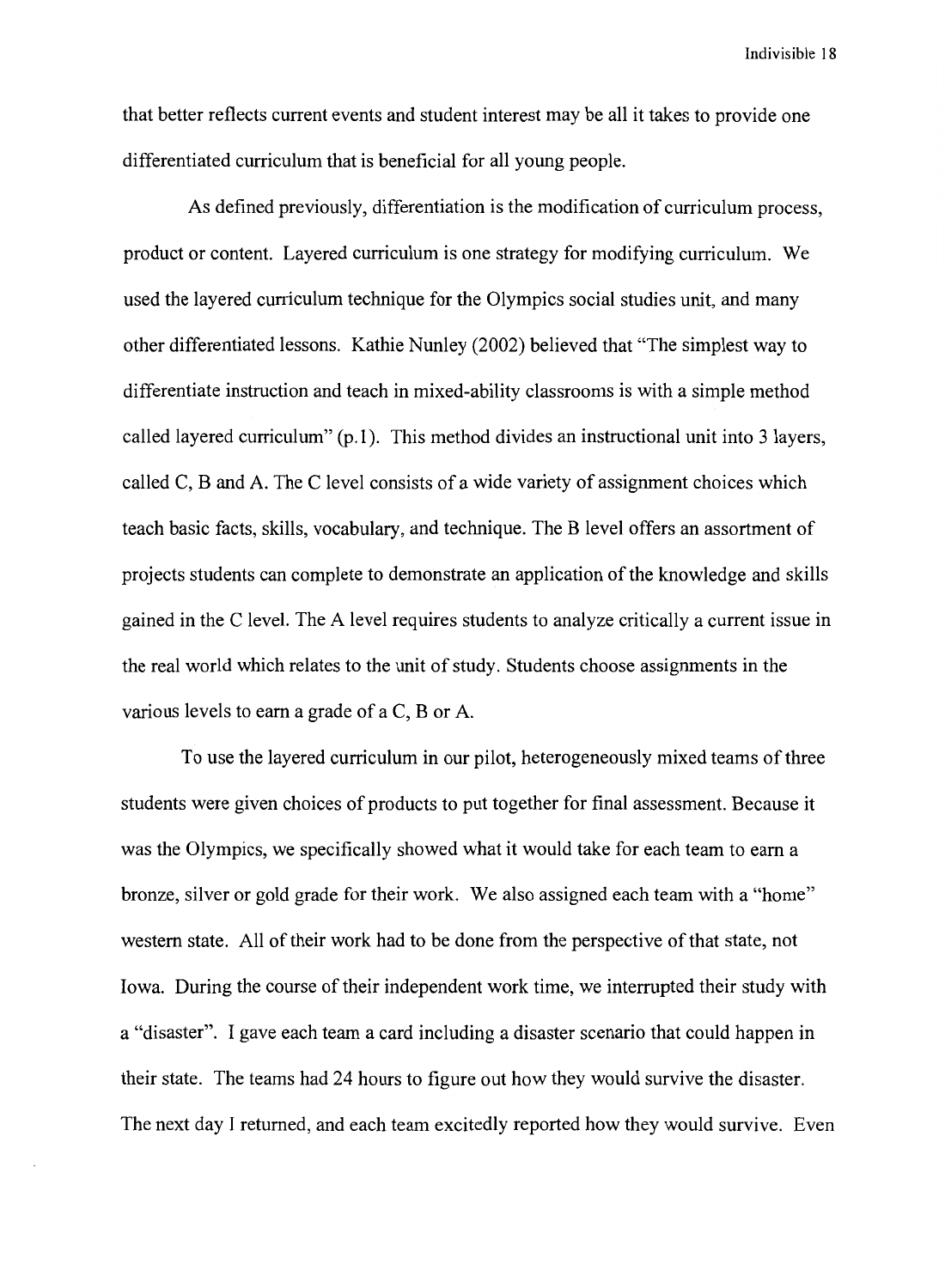students who lacked prior knowledge of western states or survival techniques were motivated by these activities. Differentiating the curriculum in this way provided an opportunity for learning to occur in a real-life, novel fashion.

Another lesson grouped students heterogeneously for a multidisciplinary, group research project on international holiday customs. Each of the team members had a specific role, with one student being the team leader. The groups worked together so well that they were asked to present to a sixth grade classroom that was also working on group projects. By December it was evident that the students were becoming quite able to work and learn with each other. 4AE started to hear comments from other classroom teachers and students in other classes. Some of the comments from students included, "It was great how those groups worked so well together," and "I could tell who the leader was, but they all had a job that they worked hard at to help the team." Opportunities like this gave the fourth graders a chance to belong to a group and do well. When other classes praised our class as a whole, we felt good knowing the LD students would have been self-contained in a resource room and may not have had this type of opportunity.

It is important to note that it is typical in our district that, when LD students leave their resource room for homerooms during the day, they go to different classrooms. Therefore, they rarely feel the sense of belonging that the pilot LD students possessed. Gifted students, on the other hand, are frequently distributed to many different classrooms and can only take part in stimulating conversations and extended projects with like-ability peers when they are together for brief times in my resource room. Therefore, the implementation of differentiated activities in 4AE gave gifted students the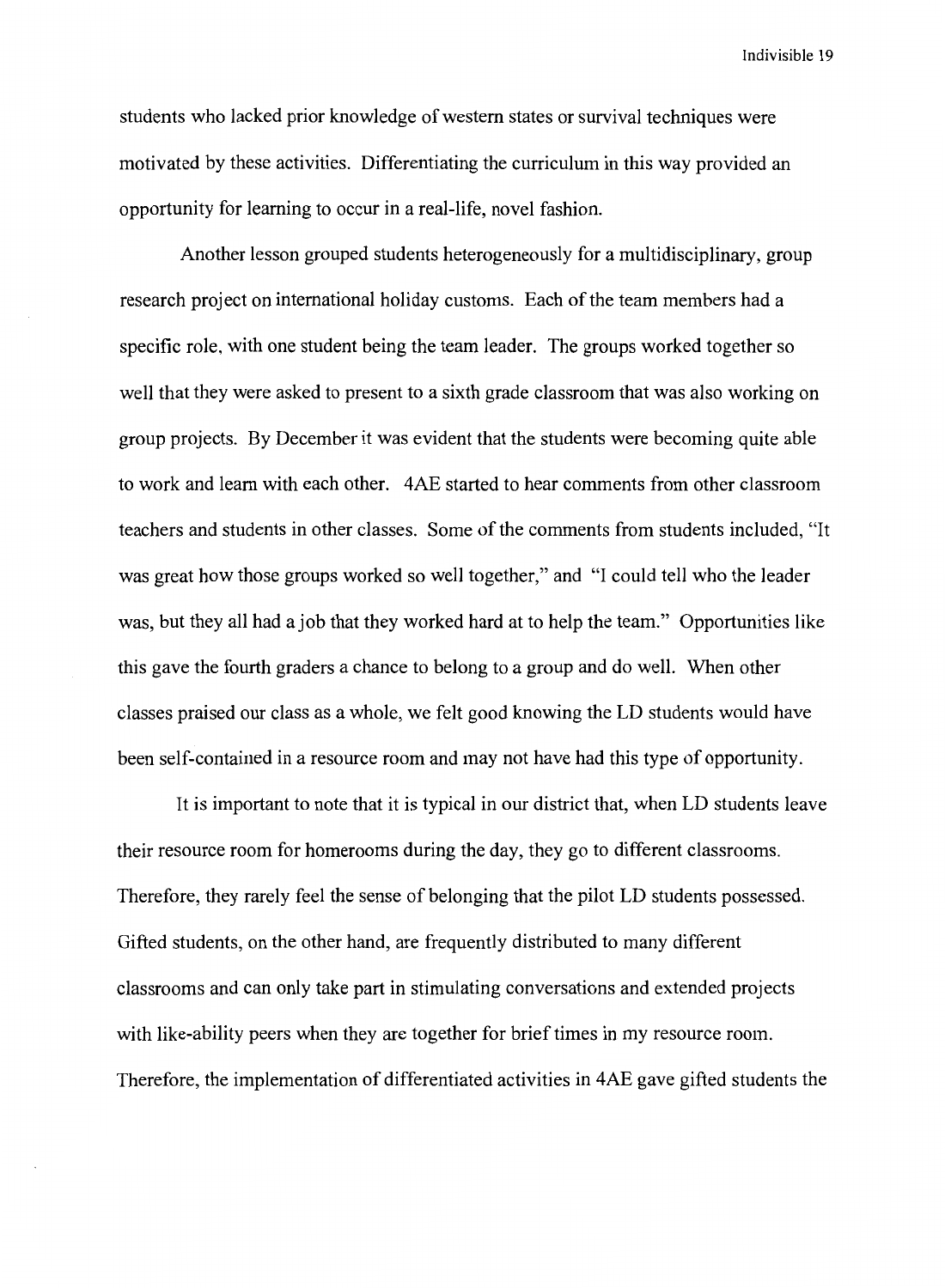opportunity to be challenged a greater part of their school day than the typical resource room pull out model.

Results of the Pilot Classroom Model: Perceptions

Because we wanted to determine the pilot's success in increasing student achievement, we used a variety of assessment tools to keep track of student growth and the development of our program. Much of our evaluation was qualitative rather than quantitative since standardized testing results had not been received as of this writing.

Many of the students were assessed with rubrics that the students were given at the beginning of every project. After finishing projects, the students were able to discuss what other students did well by citing the rubric. This prompted metacognitive conversations for all of the students and helped us to assess how they were learning, as well as how much they were learning.

We kept track of how the students were meeting their l.E.P. goals and personal goals they made at the beginning of the year. We were delighted that in many cases students had accomplished much more than the goals they set for themselves. For example, one student listed a goal to read thirty words per minute at a third grade level by the end of the year. So far he is reading ninety-two words per minute at a third grade reading level. Another student cried at the notion of coming to school and having to read at the beginning of the year. With the specialized instruction that she received in the pilot, she began to feel good about school and felt more successful in reading.

We did not cluster students for mathematics in this classroom, but it was one area in which the school district wanted to increase student achievement. So we were pleased to note that many students, of both exceptionalities, increased their achievement and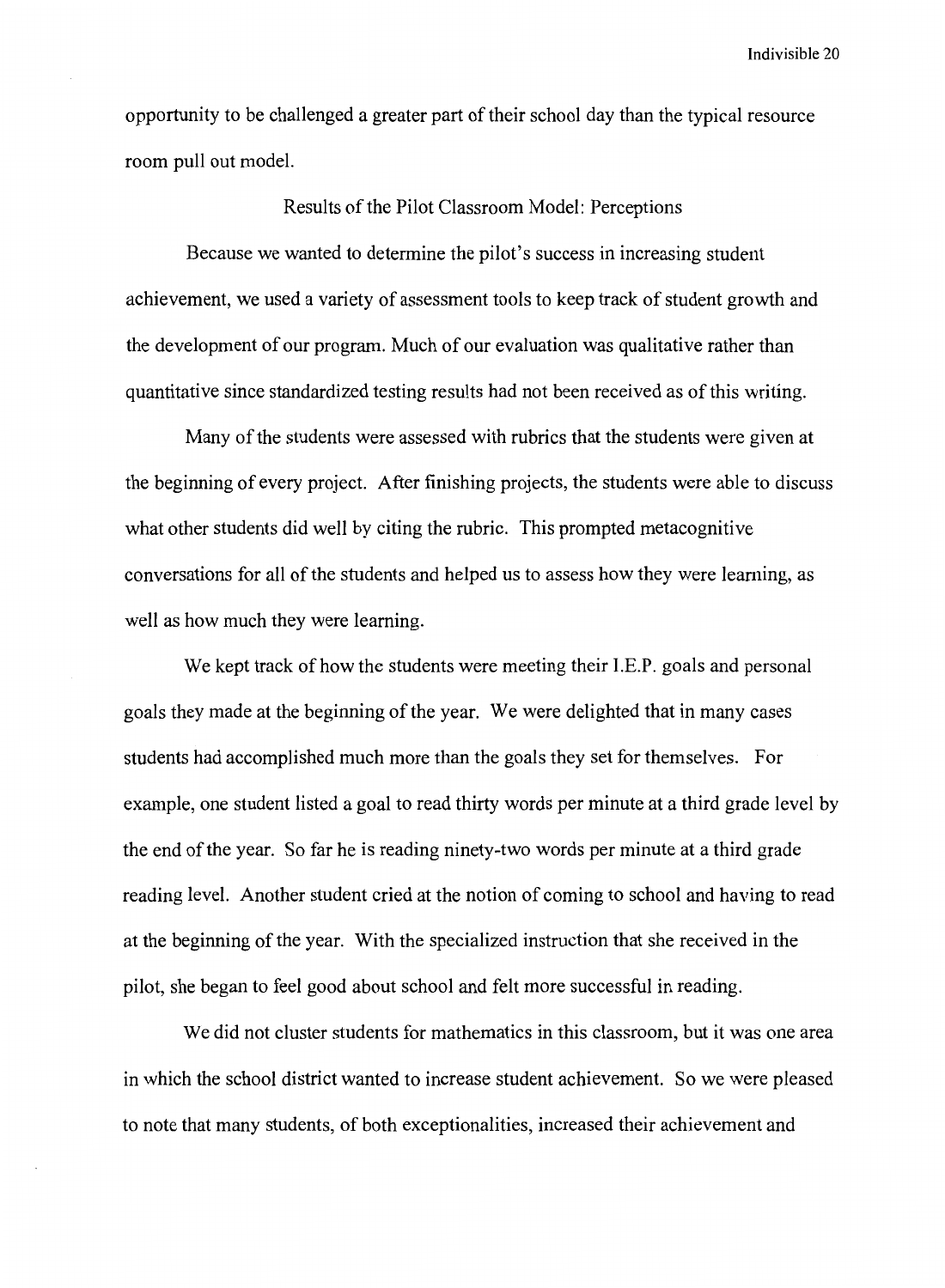desire to learn mathematics. Working in the pilot environment, one behaviorally disabled student was able to control his behavior to such an extent that he moved into the highest mathematics group offered. It seemed to be a repeating cycle in that, when his behavior improved, he accelerated in learning; when he accelerated in learning, he felt such success that his behavior was not an issue.

Our goals stated that we wanted to give the students an opportunity to increase intrapersonal and interpersonal skills. Simply grouping these students with exceptionalities together and encouraging them to work with each other gave everyday possibilities for them to improve interpersonal skills. We were able to cite specific instances where one student would ask a question, and then the next day someone else would come back with an answer that he or she had researched overnight. These occasions helped us to realize that the students were enjoying their learning experiences and cared for each other as individuals. They realized the impact they had on one another, and they became friends and co-learners. This type of question and answer opportunity also gave the gifted students a chance truly to become resident experts and to research questions by which they were also intrigued.

Our highlight for an intrapersonal skill being met was when a learning disabled student approached his teacher and said, "I only have six of my objectives met. I know I need eleven, so can you tell me when we will talk about the others in class?" This was a great intrapersonal achievement for this student. He realized the importance of making deadlines, and he realized he had the capability of meeting the requirements if he took responsibility.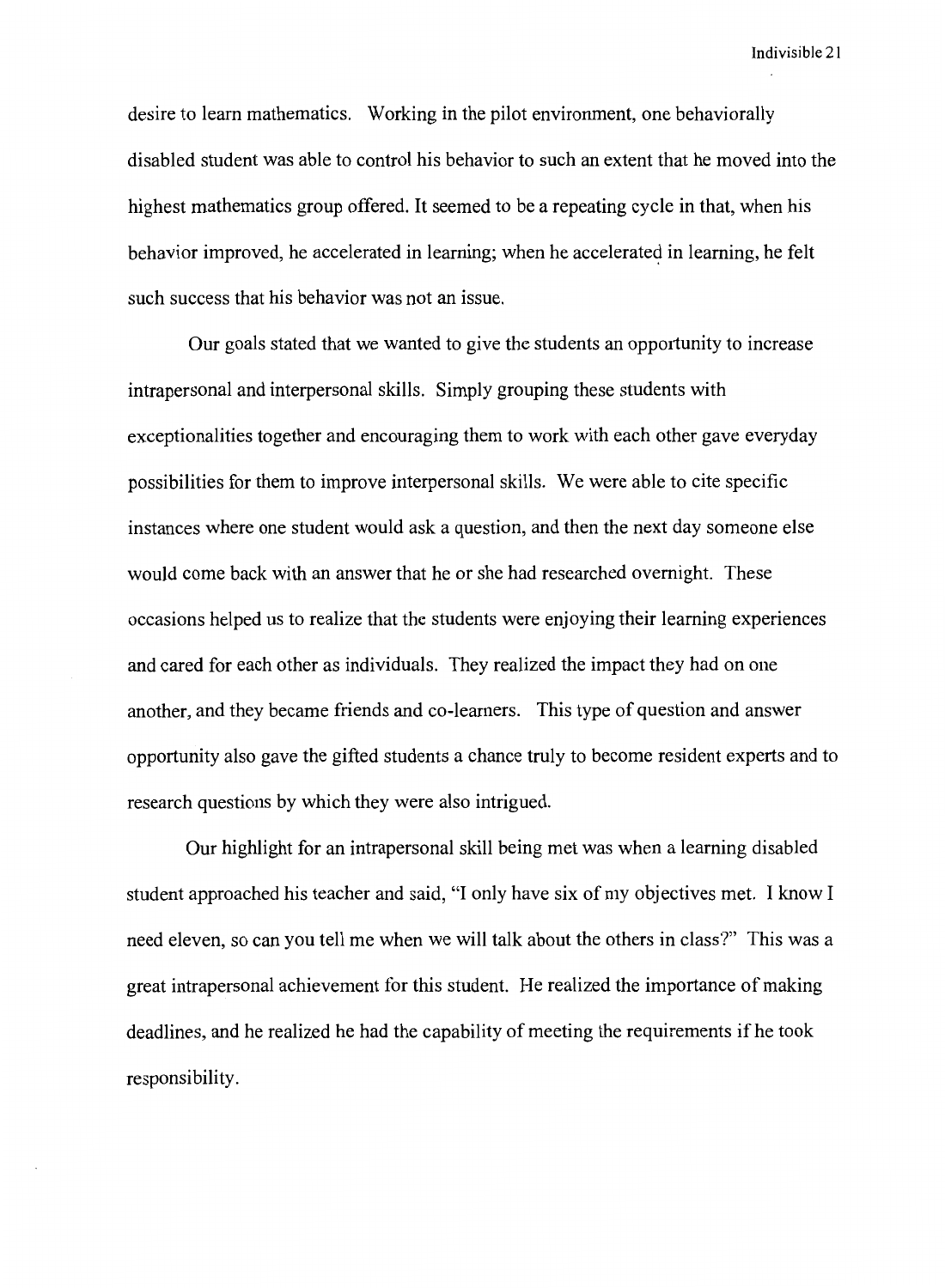Another mode of assessment was the number of office referrals. We noted that there were fewer office referrals from the pilot classroom than the teachers had reported with the same students in previous years. Having two teachers in the classroom most likely increased the use of proximity as a behavior modification strategy. We also noted that students who may have been prior behavioral problems benefited from seeing how other students reacted more positively to stressful situations. In essence, much more was learned by all participants from this pilot than just the planned curriculum.

At the time of this writing, the Iowa Test of Basic Skills results had not returned, so we examined an alternate standardized test that is given as a mathematics and reading norming device for all fourth graders in the spring and fall of each year. Results of the Fall 2001 Mid-Iowa Achievement Level Test (MIALT) of 4AE students were favorable but only indicate the gains made from the previous spring. We assume that greater gains will be demonstrated in the spring results of 2002 and also in the ITBS results. The results of the test scores indicated improvement on 71% of the gifted students' tests and 60% of the LD students' tests.

In addition to quantitative data, the student's anecdotal responses were also a very important component to our pilot assessment. In a survey given to 4AE students in the spring of 2002, many positive comments illustrated the pilot's impact on the students' academic achievement as well as growth in social skills. Eighty percent of the class indicated an increased sense of challenge and achievement using the differentiated activities in 4AE. Sixty percent of the class felt that the increased number of teachers in the classroom benefited their achievement; while the other forty percent felt increased numbers had neither a positive nor negative impact on student achievement. Eighty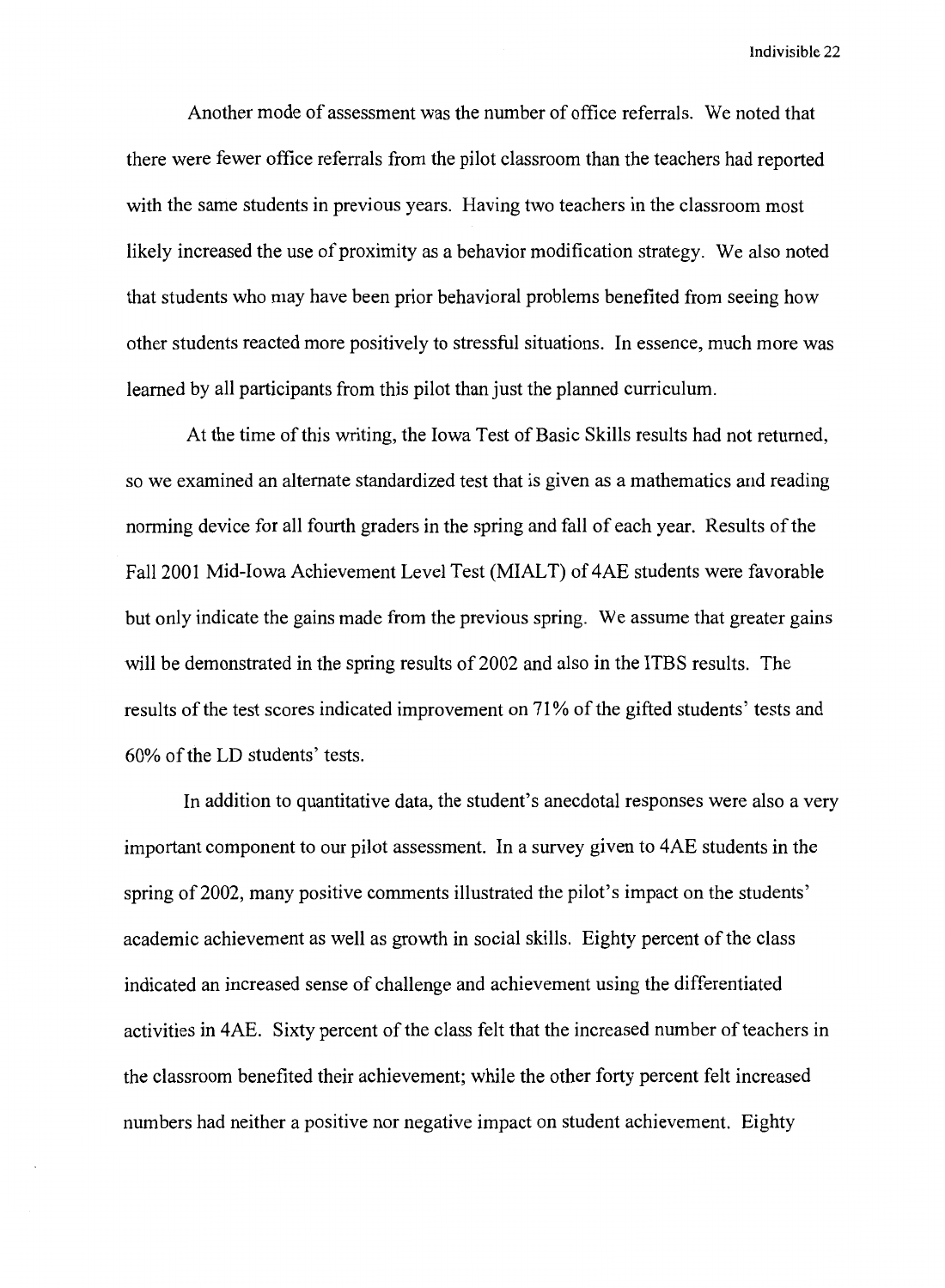percent of students felt increased efficacy in mathematics and reading, while twenty percent of the class felt decreased efficacy in mathematics and reading.

Fifty-five percent of the student surveys indicated that the students felt a sense of belonging in the classroom, and eighty-five percent hoped for the same students to be in their class next year. One very interesting result from the survey was the feedback given by the twice exceptional student. This student specified classmates by name, all LD, with whom he would not want to be grouped the following year. Interestingly, many other students, on that same survey, listed the twice exceptional child as being one of the best problem solvers in the class. Results like this indicated to me that labeled students were able to identify and build upon their strengths. Other students and staff also were able to recognize those strengths more easily when demonstrated through the alternative grouping and strategies practiced in 4AE.

## *Responses/Perceptions of Future Participants*

Because it was a goal of my school to increase student achievement through the use of differentiation, it was important to me that the pilot was perceived by others in a positive perspective. I knew other teachers would readily agree to try strategies of differentiation if they saw them working in 4AE. Therefore, I collected data throughout our pilot year from students, parents and other teachers.

As a result of our pilot, many of the other fourth grade classroom teachers in the district did decide to use the differentiation strategies that were implemented by 4AE. Those teachers found that, typically, they differentiated curriculum for learners of average ability since the gifted students and LD students were clustered into 4AE. They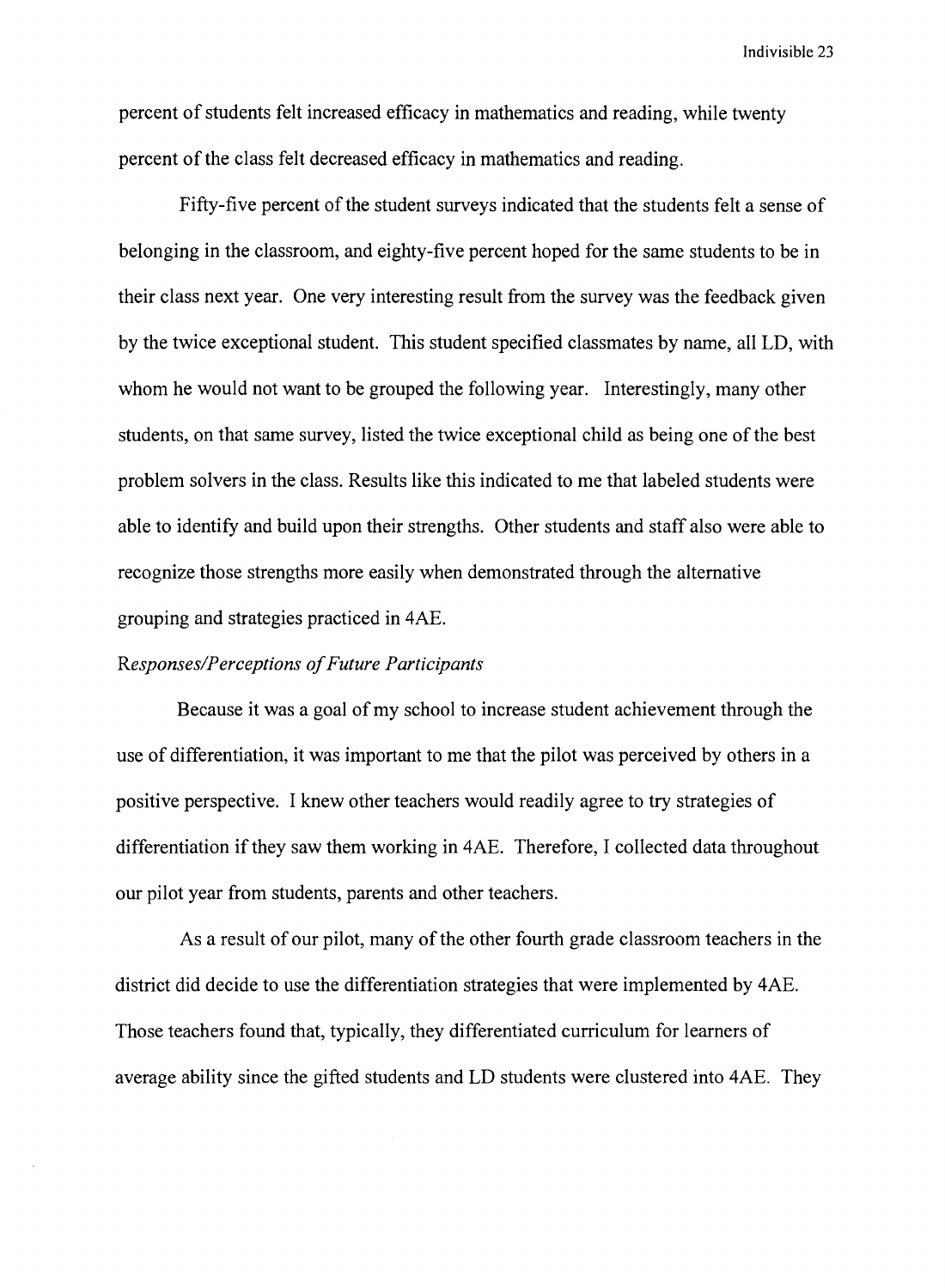found that making modifications was not too difficult since they were teaching curriculum to students of generally the same learning ability.

Our school principal was very excited with the results of the pilot program. He subsequently has encouraged other special education and general education classroom teachers to collaborate. During many of the planning sessions in which he participated, he commented favorably on the efforts of our pilot. He said, "This is how education should be ... Educators getting together to talk about successes---what is working or not working for kids. It is good to have this type of opportunity to get teachers communicating" (Wicks, 2001). Another aspect he discussed was the fact that parents had been very happy with the service their children were offered with no need to increase district spending for implementation.

Parent responses were typically very positive. We often heard that their children enjoyed the projects, liked having more than one teacher, and enjoyed being in a classroom with their friends. These comments were not surprising to me. The two teachers in 4AE worked very well as a team, shared many of the same philosophies, and made learning so much fun for the students. One of the parents of a gifted student remarked how his son never wanted to go to school in years prior to fourth grade. This year he was very motivated to come to school because he was interested in the various activities, and he had many of his like-ability friends in his class. One of the parents of a LD student stated during a parent-teacher conference that she did not think her son was disabled any longer. Certainly, in the classroom we were focusing on student strengths, so we were pleased to see this philosophy carrying over to parents. We thought it to be a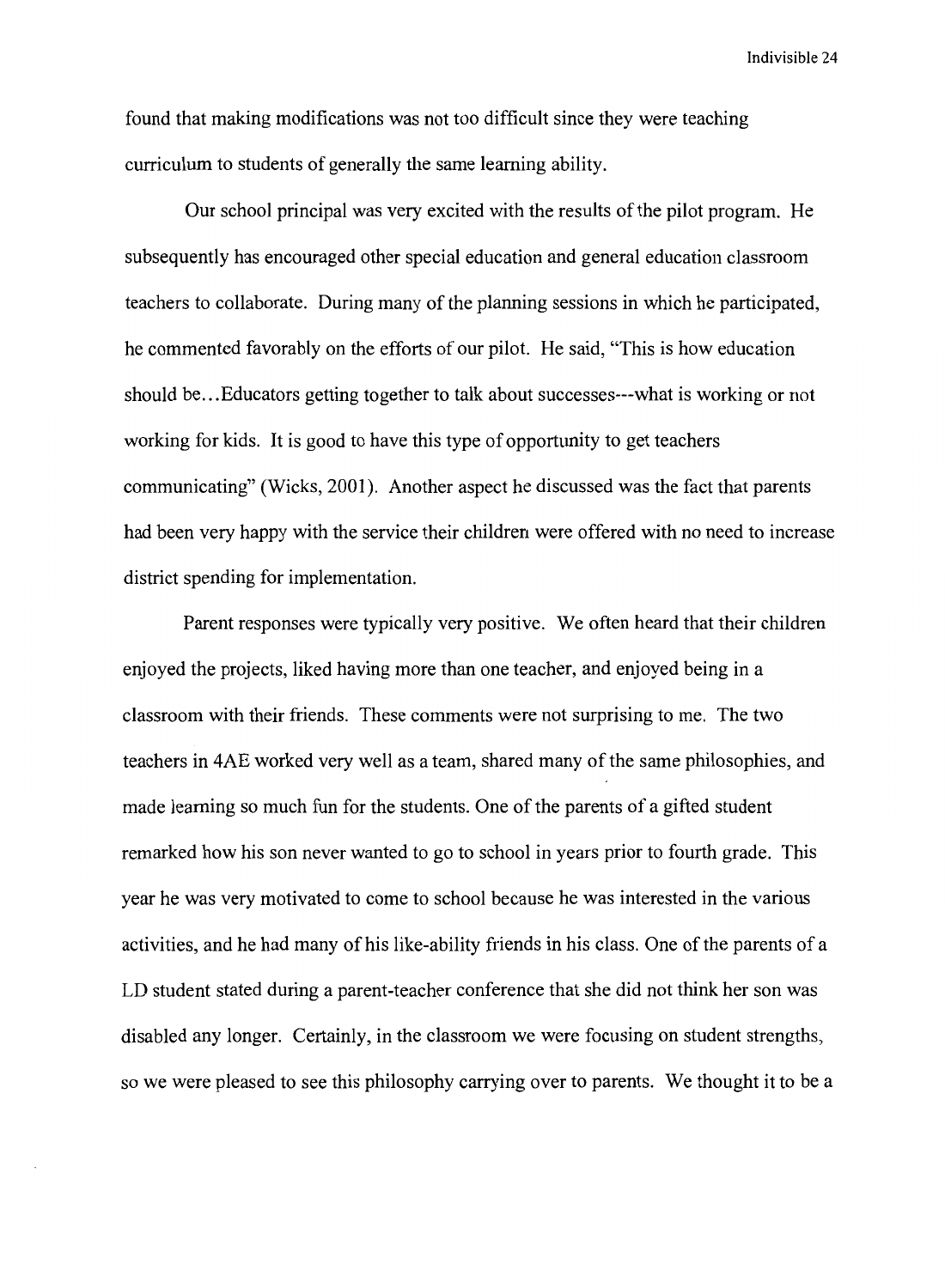great benefit to have parents believing the best in their children and having such positive feelings about their children's education.

I also elected to get feedback from the fifth grade teachers for the purpose of ascertaining their perceptions of the fourth grade program. First, I briefly interviewed the special education associate who thought that the self-contained resource room would be a more effective environment because the students could work at their own pace, have a safe place to land, and receive counseling when needed. On the contrary, when interviewed, the teacher for the fifth grade special education resource room had very positive thoughts on the pilot. She thought the integration would be excellent because learning disabled students need to be with their age-mates as much as possible. Another concept that she brought up was the fact that presently, when her students go to their general education homerooms, they are divided into different rooms. Therefore, she confirmed our belief that our pilot offered learners a feeling of belonging in a classroom, rather than just feeling like a visitor among peers. She also felt that collaboration would decrease her personal feeling of isolation. In her current situation, this teacher has no collaborative preparation time with other fifth grade teachers. Therefore, the responsibilities of planning, teaching and assessing fifth grade LD students are hers alone. She thought that collaboration would be an excellent way for her to gain prep time and assistance in providing specialized instruction for her students.

The pilot's special education teacher noted that being in a general education classroom helped her to remember the pace at which most fourth grade classrooms proceeded. She felt that helping her students progress academically as close to "normal" as possible was beneficial. She also noted that, when the gifted students were pulled out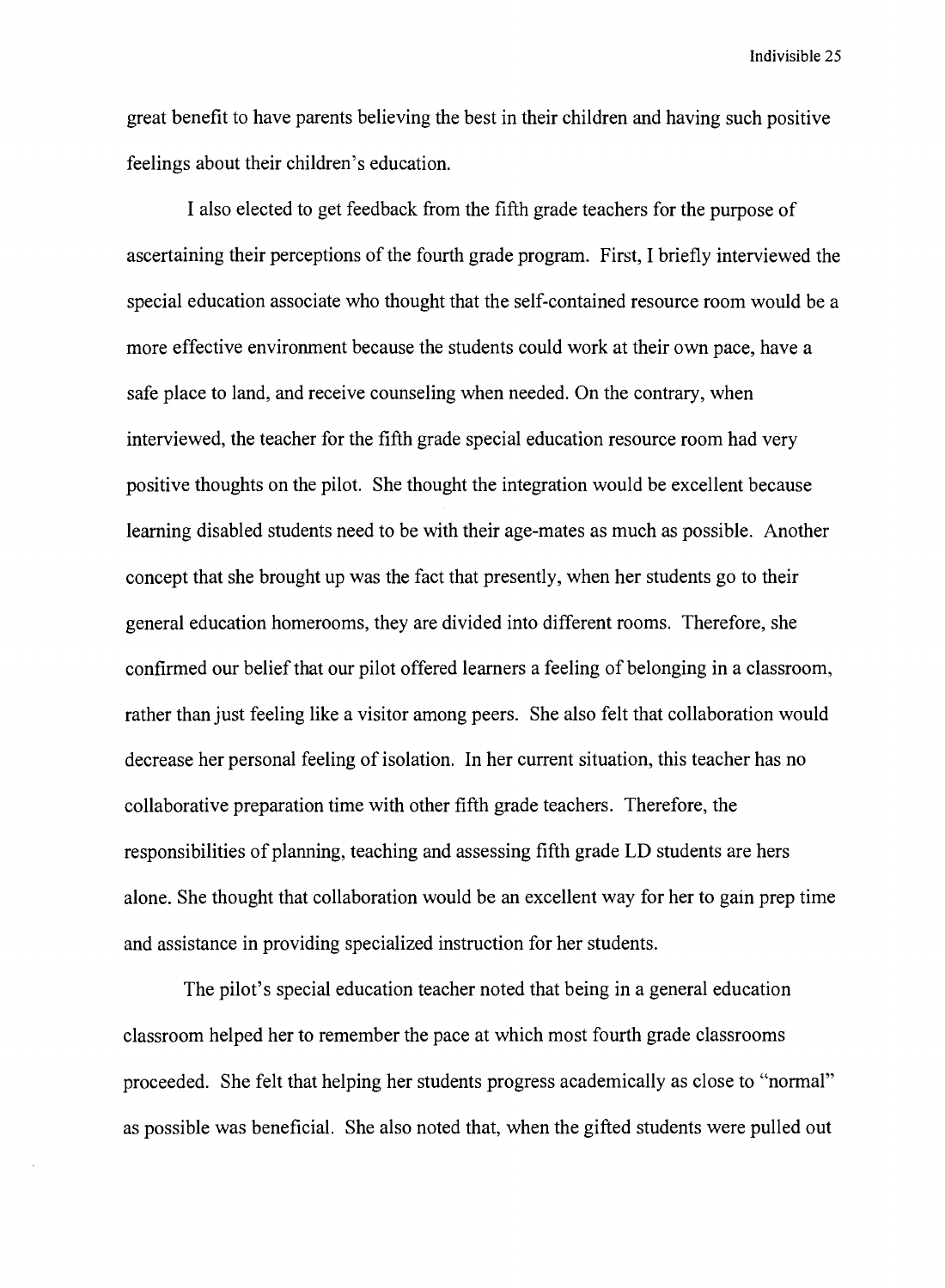of the room, the learning disabled students were given a time to emerge as leaders and have extra time to finish projects. The pilot's general education teacher commented that the opportunity gave her the chance to do higher order thinking activities with the presence of the gifted students. She also felt the alternative approach allowed her to have a fresh outlook on her career and challenged her to keep up to date on best practices research. As the talented and gifted facilitator, I enjoyed the pilot because it gave my students the opportunity to be challenged a greater portion of the school day and to receive specialized instruction everyday. I believe the pilot project encouraged many general education teachers to consider the needs of gifted students and modifications necessary for their own curriculum.

The guidance counselor remarked how she enjoyed coming into 4AE because the students were very capable of completing independent and team-oriented projects. Her favorite aspect of the class was how well they helped one another to complete a task. In comparison to other classes she was surprised that a class with this many behavioral challenges could perform so effortlessly.

#### Retrospective Limitations of the Study

In retrospect, there were a few limitations to our study that posed problems when sharing our data with other classrooms, and most of them pertained to the factor of time. The first was the fact that the planning was so time consuming. We felt that the planning time was comparable to how much time we spent planning in our first year of teaching. However, we hope that in the next year planning time will be decreased. Even with extra staff, we did not always have sufficient time to do quantitative research or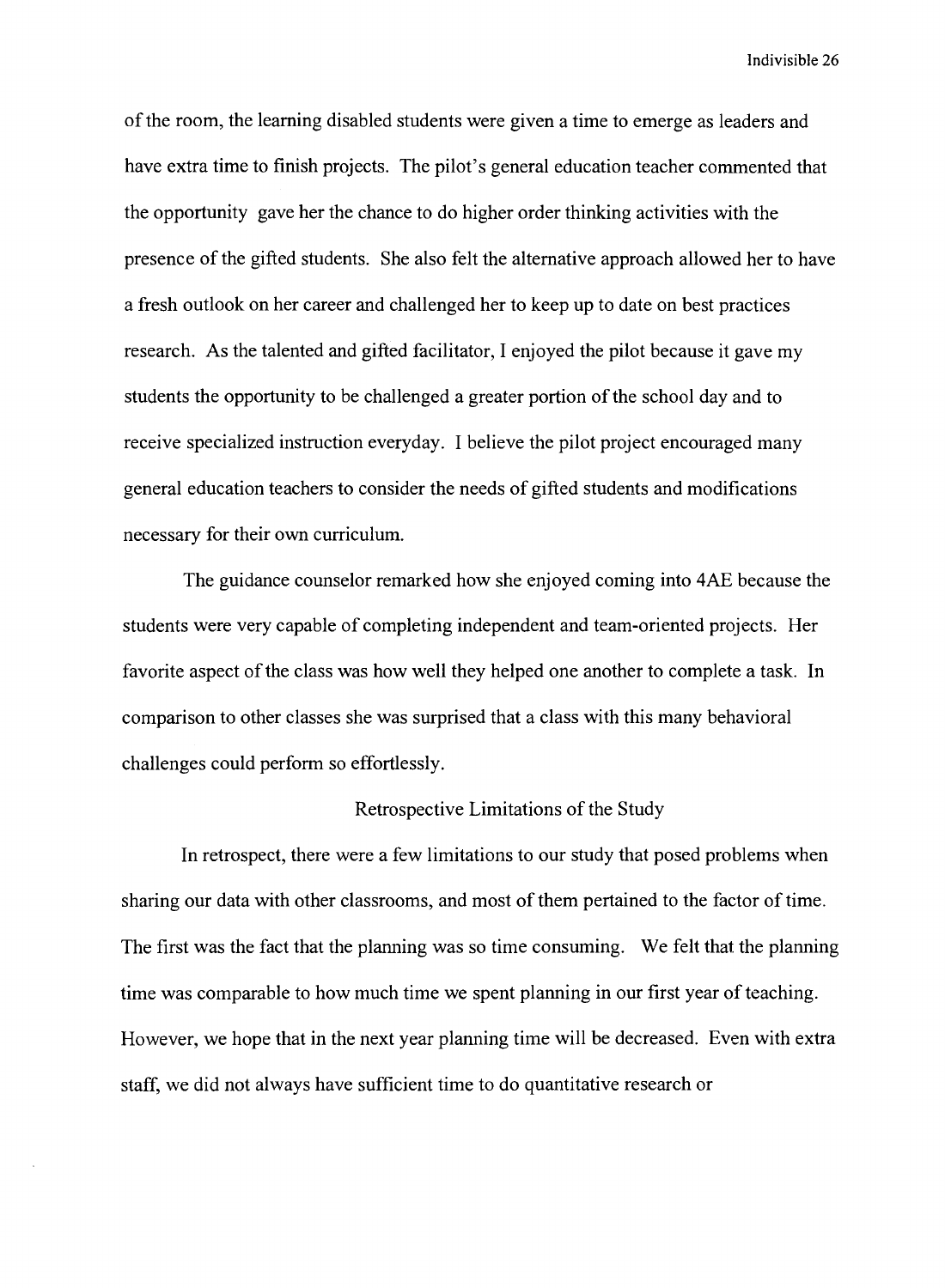documentation. Much of the documentation that we did was from standardized tests, anecdotal feedback and subjective analysis.

Another limitation also had much to do with time. Initially some of the learners identified with behavioral disorders were very intense and consumed much of the special education teacher's time. Therefore, instead of always having two classroom teachers present in 4AE, the general education teacher was often left alone to teach. In a typical classroom this might not have been an issue, but we had clustered 4AE in a way that it contained students of very diverse exceptionalities. This pilot, therefore, was not always able to get the extra staffing support that it required. As the gifted education facilitator, I also had responsibilities in other grade levels, kindergarten through sixth grade. Therefore, I did not feel that I had as much time as I would have liked to observe, assist and assess the pilot.

This concern about time is one that is commonly shared by teachers. It seems I am always hearing a teacher's plea for just a little more time to plan or just one more chance to make a difference in a student's education. In this aspect our pilot was not different. We know that we provided an excellent service to those students, but the limitation of time prevented us from making an even stronger impact.

## Conclusions and Recommendations

We concluded our pilot to be a great success as based on observed increases in student achievement, social skills and motivation. Students progressively demonstrated an increased desire to be challenged and continually raised the bar on their own expectations for personal potential. It also was an opportunity that provided us, as educators, the chance to learn and feel a great sense of job satisfaction. Satisfaction came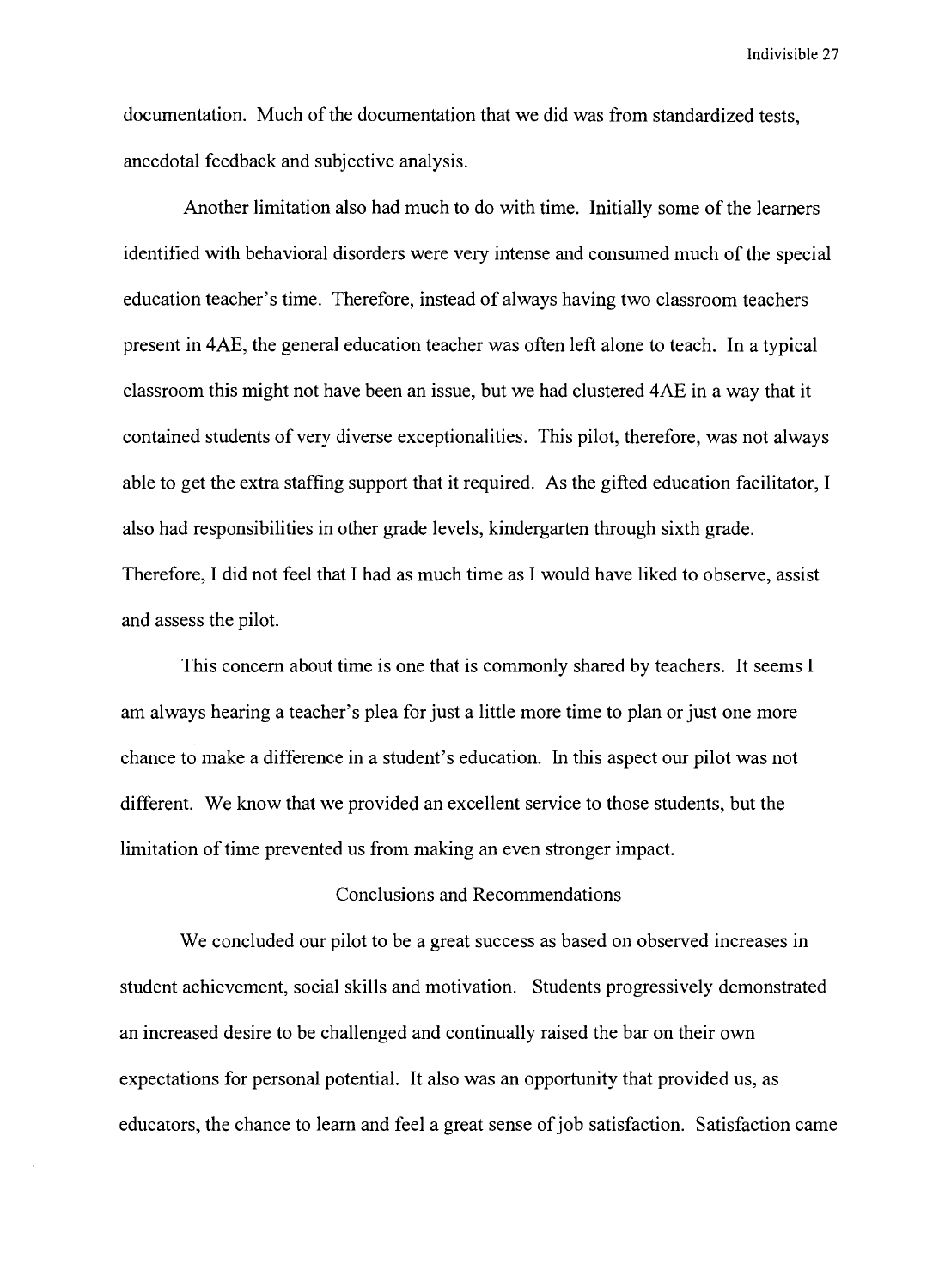from knowing that all of our students were being appropriately challenged with one differentiated curriculum. Teachers felt little isolation because the pilot required increased collaboration and opportunities to discuss positive student outcomes subsequent to implementation of specific strategies. Considering the "strategy du jour" that is promoted at every teacher inservice, the pilot program was a risk that we took. However, it offered us a chance to learn about the power of teacher collaboration and volumes about how children learn. We would encourage others to provide this type of programming for students.

As we looked back on our year we started to compile a top-ten list of recommendations for educators and administrators to consider before implementing this type of model:

1. Carefully choose common characteristics in the collaborating teachers. The teachers in our pilot program were able to benefit their students because they did not need to be the "lead player on stage". The teachers that work well with this type of model seem to share the characteristics of willingness to learn, dissatisfaction with status quo, desire to make the program work, flexibility, and self confidence.

2. Make sure the administration backs the program. Participating teachers will get questions from parents and well-meaning teachers. Their job is made much easier if the administration understands what they are doing, and why. Also, there are times that participating teachers will need flexibility with resources or time. Make sure that the administration is able to honor teacher requests.

3. Do not stress the differences between the gifted and the learning disabled students. Rather, try very hard to focus on their similarities and their needs.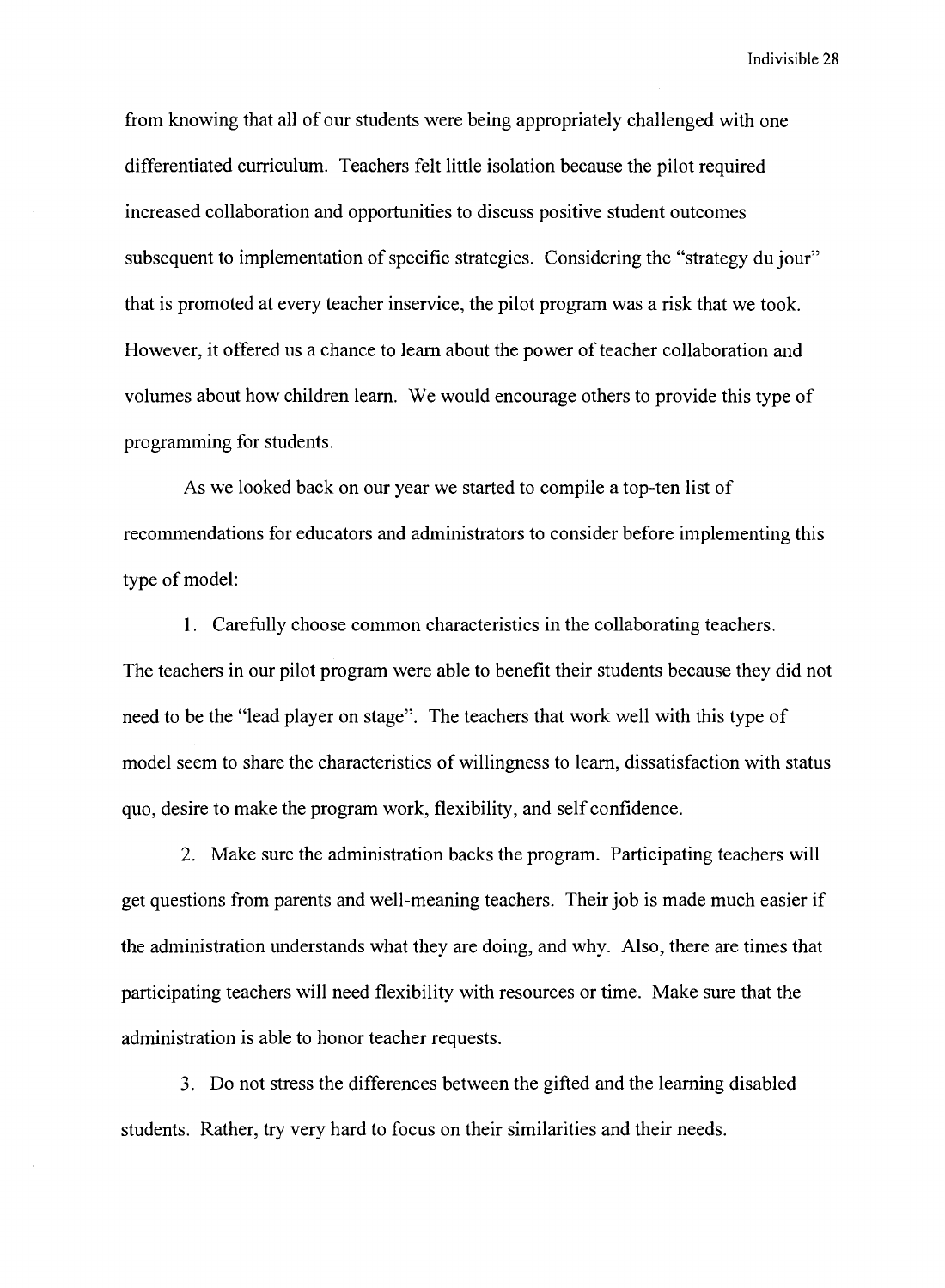4. Find a way to recognize students' needs and interests so that student centered activities can be provided. We found that having our students on I.E.P.'s was very beneficial in lesson planning.

5. Be prepared to give alternative assessments, always remembering to ask, "What do I really want this child to learn?" Also, in assessment, look at the long term. Some days it will be difficult to see if what is being done for these children is working. It is much easier to do a true assessment when looking at that child's accomplishments from the beginning of the year, rather than just the day or hour.

6. Take the opportunity to emphasize a community feeling in the classroom. Remember the students will most likely be very pleased that they have the opportunity to belong to a community of learners. Without an inclusive classroom, the alternative for the learning disabled student is likely to be a self-contained classroom with like-ability students and disbursement to varying home rooms where they will not make strong connections with others. The alternative for the gifted student is likely to be grouped heterogeneously, unchallenged by the curriculum for a larger portion of the school day.

7. Be prepared to share knowledge with others. Help others to see the reality of how the program is benefiting children. We found collaboration to be very beneficial to students, staff and families.

8. Be flexible in grouping. It should be accomplished in a way that gives each learner a time to shine in an area he or she can. The grouping does not always have to be heterogeneous or homogeneous.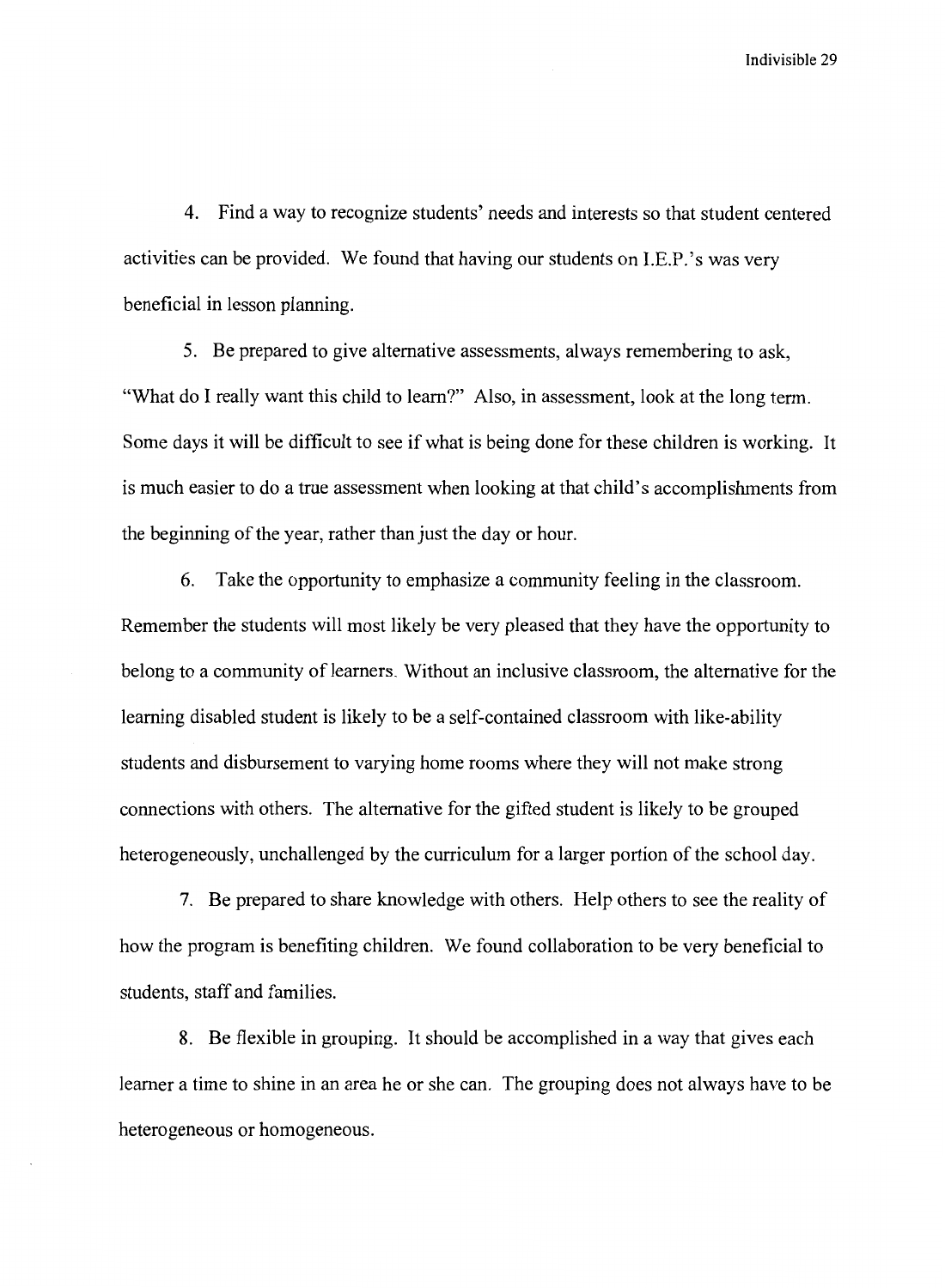9. Take advantage of the increased resources. This model really takes the pressure off being the only one responsible for planning. The special education teacher is not the only one responsible for providing the least restrictive environment for the learning disabled students. Too, the general education teacher does not have to solely understand, and teach to, the needs of all the diverse learners. The gifted education facilitator will also be able to share valuable materials that otherwise may have remained unused for the majority of the school year.

10. Carefully plan the roles that teachers and students will assume in the following school year. Because we felt our pilot study demanded too much preparation time for only one year of implementation, we would suggest making long range plans early in the planning stage.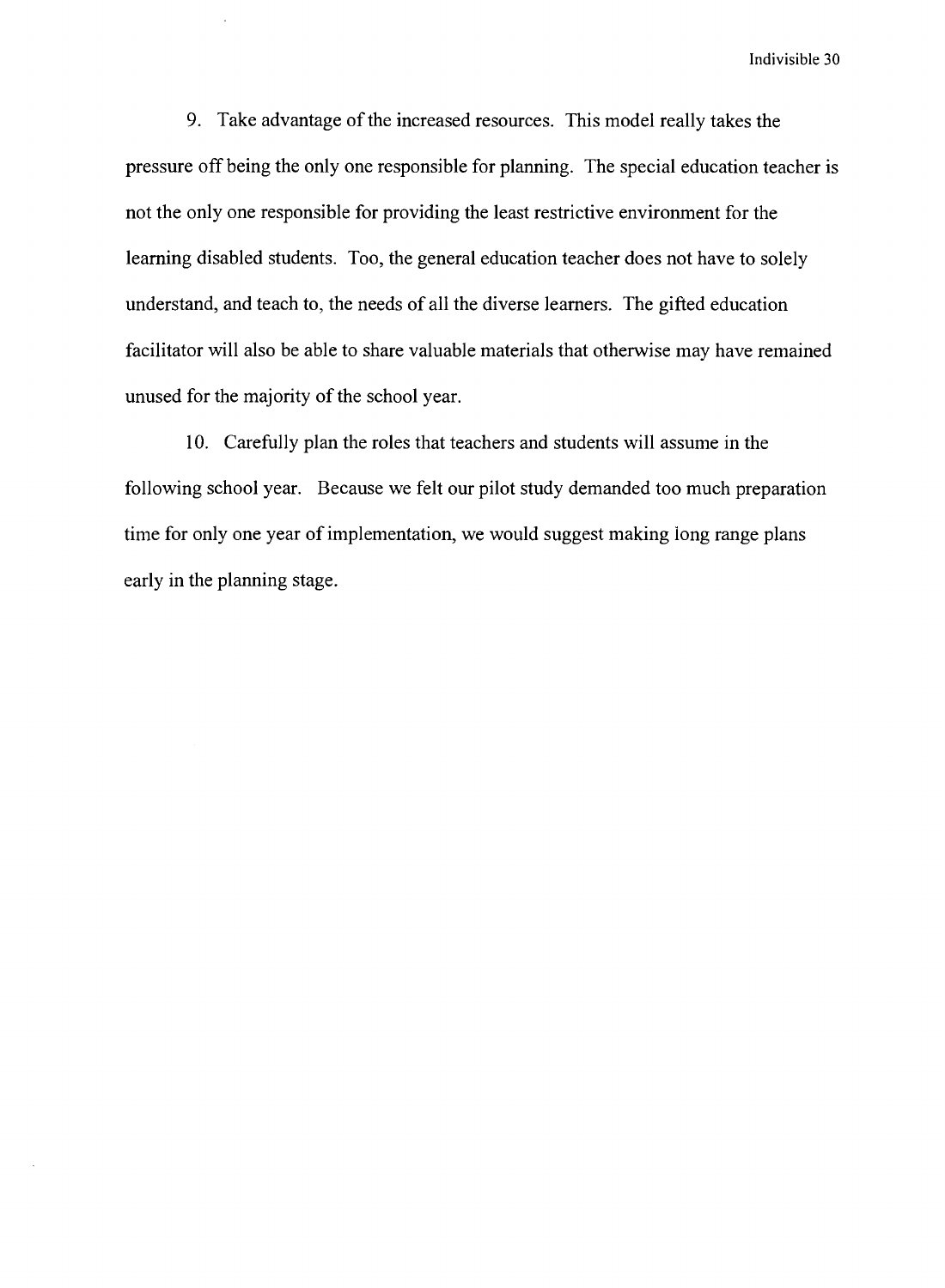#### References

- Chow, V., & Kasari, T. (1999). Task related interactions among teachers and exceptional at-risk typical learners in inclusive settings. *Remedial and Special Education, 20,*  226-232.
- Davis, G.A., & Rimm, S.B. (1998). *Education of the gifted and talented* (4<sup>th</sup> ed.). Needham Heights, MA: Allyn & Bacon.

Gardner, H. (1985). *Frames of mind.* New York: Basic Books.

- Iowa Administrative Code. (2001). *Program Plans.* State of Iowa: Department of General Services. Chapter 12 (257.43), Vol. 2, 2430.
- Karnes, F.K., & Bean, S.M. (2001). *Methods and materials for teaching the gifted.*  Waco, TX: Prufrock Press, Inc.
- Lyon, G.R. (Spring, 1996). *Special education for students with disabilities: The future of children.* Retrieved March 15, 2002 from

http://www.ldonline.org/ld\_indepth/general\_info/future\_children.html

Maker, J., & Neilson, A. (1996). *Curriculum development and teaching strategies for gifted learners* (2nd ed.). Austin, TX: PRO-ED.

Monroe, E. (1978). *Guidelines for program development: A sourcebook.* Des Moines,

IA: Department of Public Instruction, Curriculum Division.

Nunley, K. (2002). *Layered Curriculum.* Retrieved March 15, 2001 from http://help4teachers.com/layeredcurriculum.htm

Renzulli, J. S., & Reis, S. M. (1985). *The schoolwide enrichment model: A*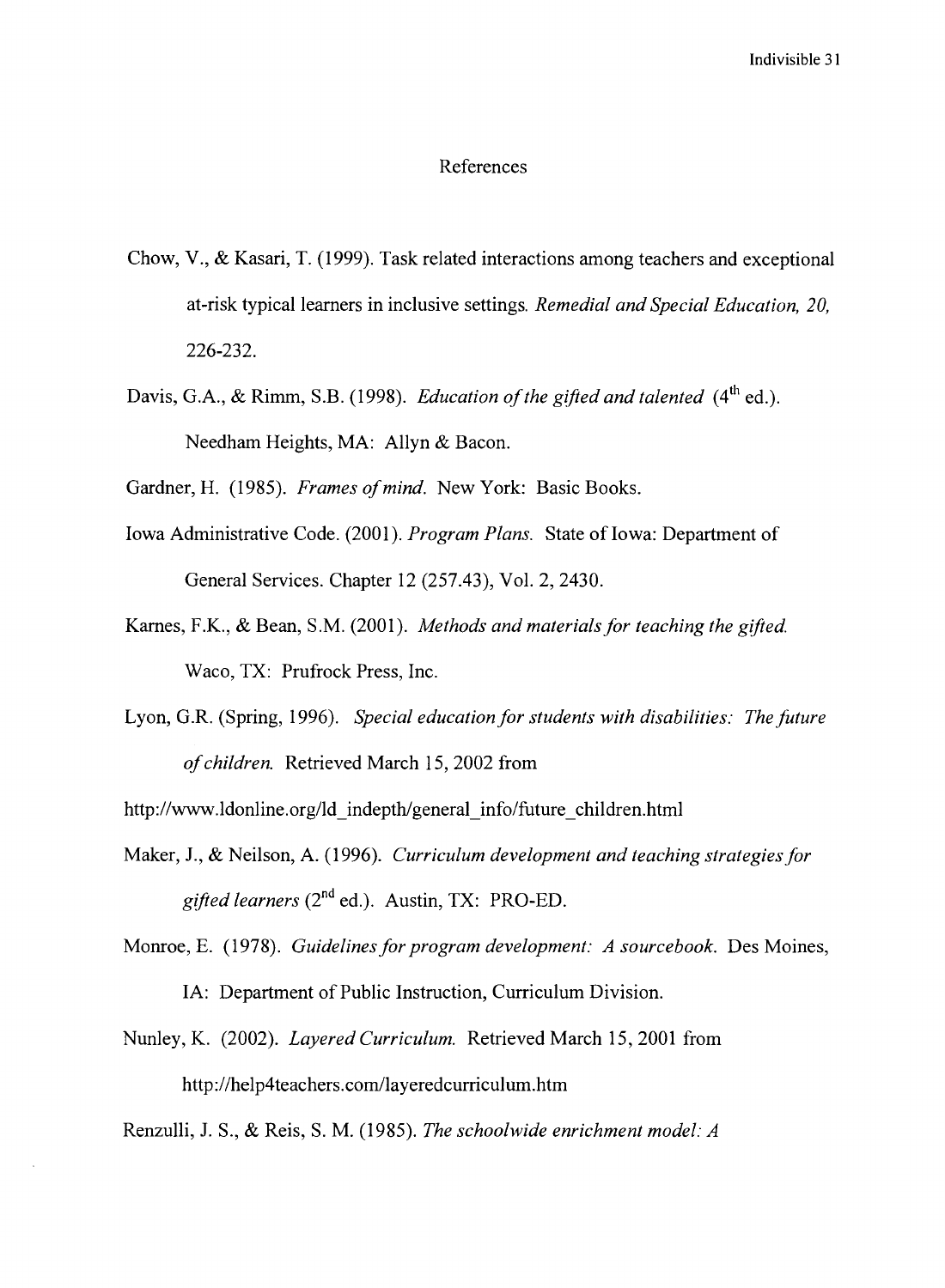*comprehensive plan for educational excellence.* Mansfield Center, CT: Creative Learning Press.

Siris, E. (2001, December 14). All for one. *Time For Kids,* 7, (11).

- Tomlinson, C.A. (1999). *The differentiated classroom: Responding to the needs of all learners.* Alexandria, VA: Association for Supervision and Curriculum Development.
- Vaughn, S., Elbaum, B. E., & Schumm, J. S. (1996). The effects of inclusion on the social functioning of students with learning disabilities. *Journal of Learning Disabilities, 29,* 598-608.
- Westwater, A., & Wolfe, P. (November 2000). The brain compatible curriculum. *Educational Leadership, 58,* 49-52.
- Winebrenner, S. (1992). *Teaching gifted kids in the regular classroom.* Minneapolis, MN: Free Spirit Publishing, Inc.
- Winebrenner, S. (1996). *Teaching kids with learning difficulties in the regular classroom.* Minneapolis, MN: Free Spirit Publishing, Inc.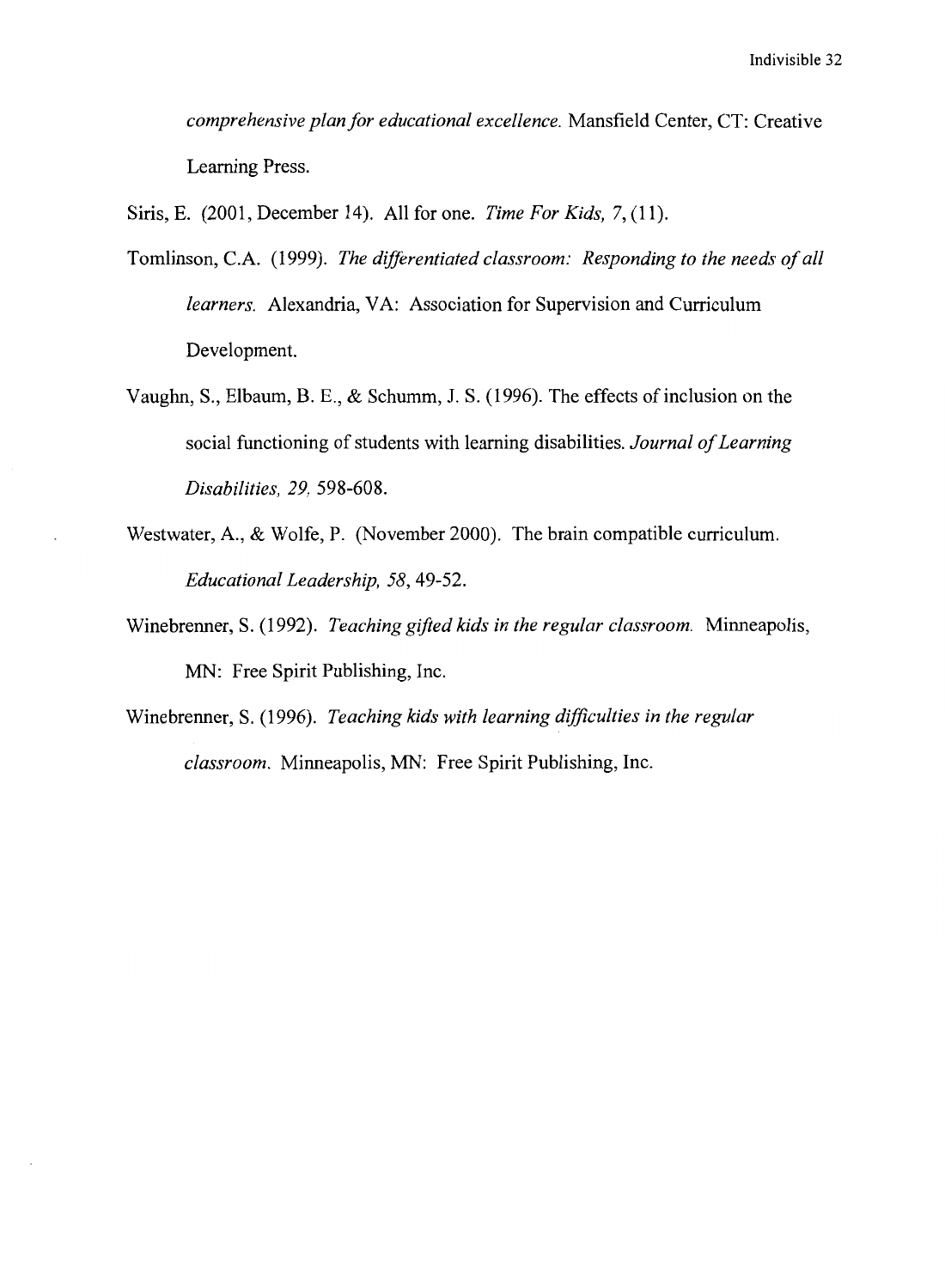# Appendix

 $\sim 10^{-1}$